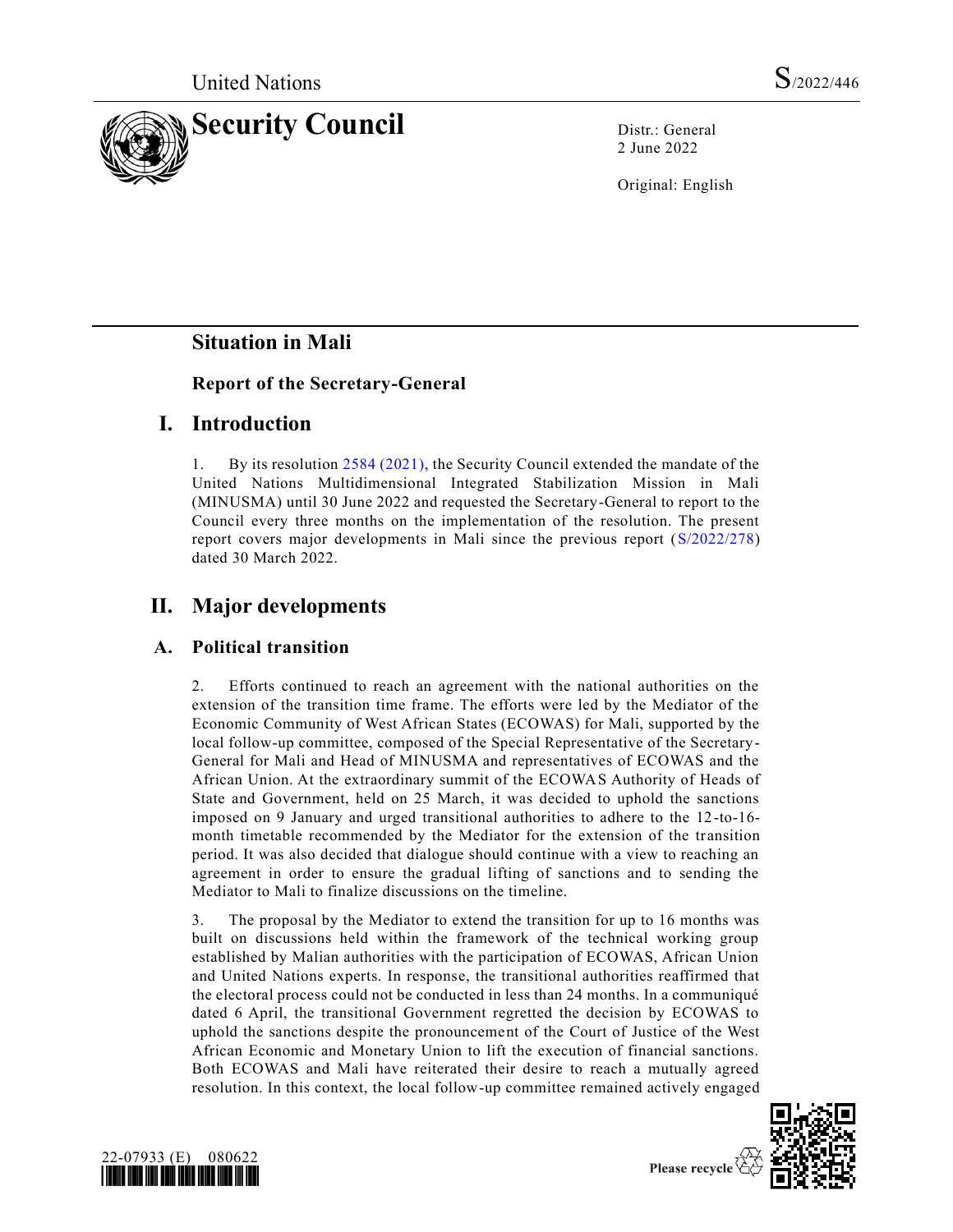in facilitating a way forward, including through a meeting on 9 May with the transitional President and regular interaction with regional leaders. Separately, Malian authorities sought the support of Togo to facilitate dialogue with ECOWAS and to help remobilize support from regional and international actors to agree on a timeline to end the transition, with the objective of organizing free and credible elections and the return to constitutional order. The draft electoral law was submitted to the Conseil National de Transition for adoption.

4. There has been little progress in moving forward the reform agenda emanating from the national dialogue. However, on 20 April, the transitional President signed a decree establishing a 15-member independent committee tasked with the implementation of the recommendations of the national dialogue on reform (Assises nationales de la refondation).

5. To take stock of the progress made in the implementation of the Government action plan, on 21 April the National Transition Council requested the Prime Minister to provide clarifications to its members on: (a) the security situation; (b) the holding of elections and timeline and the related negotiations with ECOWAS; (c) the implementation of national dialogue recommendations; (d) the implementation of the Peace Agreement; and (e) MINUSMA mandate renewal. In his response, the Prime Minister confirmed the Government's intention to insist on the 24-month transition timeline and its focus on security; disarmament, demobilization and reintegration of former combatants; the revision of the Agreement on Peace and Reconciliation in Mali; territorial restructuring and extension of State authority; constitutional review and the operationalization of the new electoral management body. With regard to MINUSMA, he stated that the Government anticipated a mandate renewal with no significant changes.

6. Throughout the period under review, the Special Representative of the Secretary-General, including through the local follow-up committee, has maintained regular consultations with transitional authorities, relevant political and civil society stakeholders, as well as ECOWAS and regional stakeholders, to facilitate a resolution of the institutional impasse. With regard to elections, MINUSMA continues to support sensitization, capacity-building and civic and voter education activities towards greater participation in the electoral processes, with a particular focus on women, in addition to the provision of technical expertise to relevant institutions.

#### **B. Agreement on Peace and Reconciliation in Mali**

7. Despite growing insecurity, the signatory parties continued to comply with one of the key provisions of the Agreement on Peace and Reconciliation, namely upholding the ceasefire between the signatory parties. The Mission, which is a guarantor of the Agreement, continued to work closely with the parties to facilitate constructive dialogue and advance implementation, including through chairing the technical security commission, which met on 31 March.

8. The lack of trust between the parties persisted. The signatory movements denounced the Government's special recruitment of 2,000 new elements to the Malian Armed Forces, to be deployed in the northern and central regions, aimed at disarming youth, militias and other armed civilians, as being outside the framework of the Agreement. In March 2022, 797 out of 1,300 recruits, most of them at-risk youth, had completed a three-month training and are ready for integration into the army. The movements raised concerns about the Government's intended security plan for the north, noting the ongoing efforts to enhance the army's capacities. Signatory movements affiliated with the Cadre stratégique permanent, in particular the Coordination des mouvements de l'Azawad, announced the completion of training of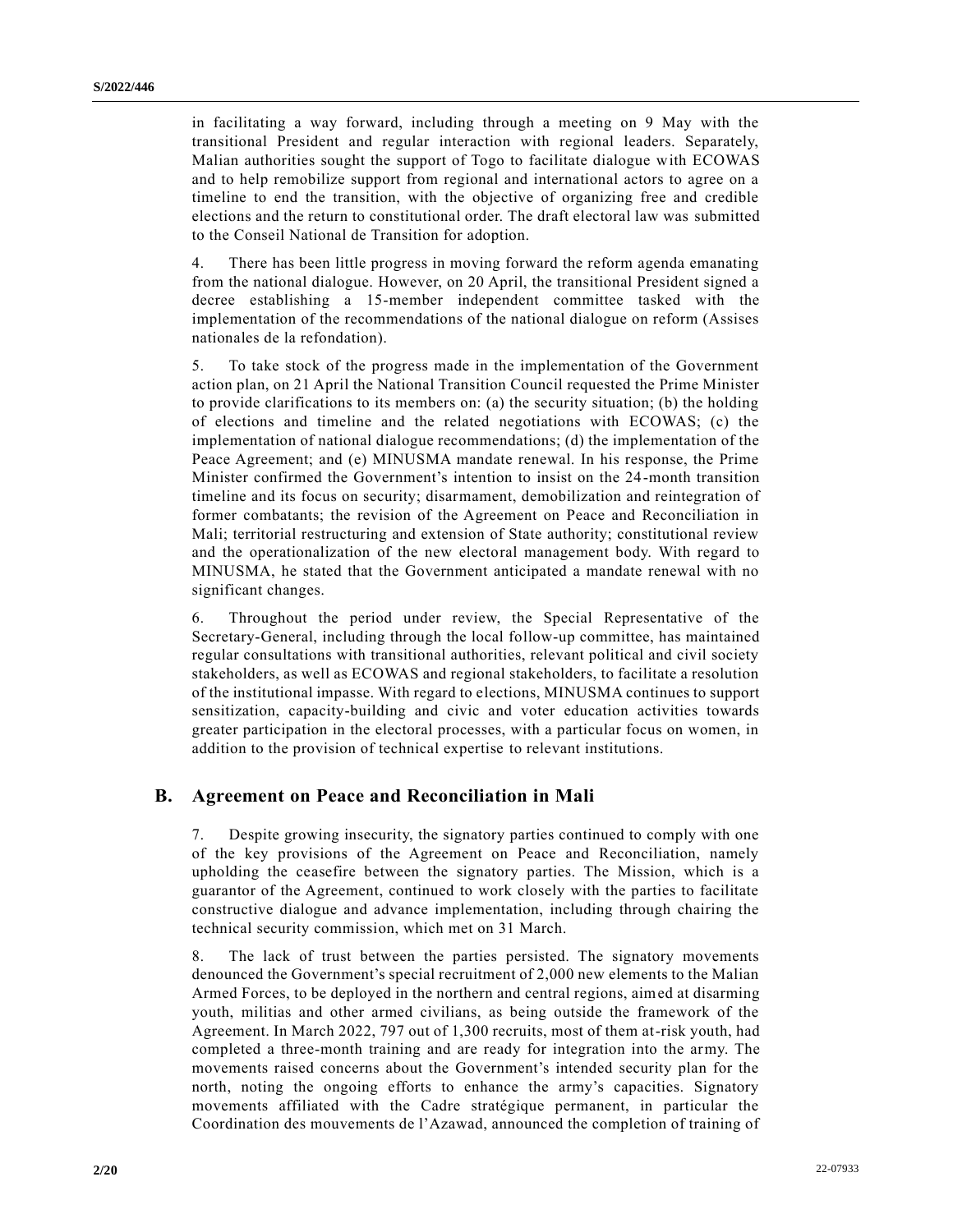an unconfirmed number of newly recruited combatants, repositioned their joint check points in the north, paraded military hardware, including at the extraordinary congress of the Haut conseil pour l'unité de l'Azawad in January 2022, and emphasized the right to self-determination of the Azawad population. In a communiqué issued on 23 April, the Malian Armed Forces refuted allegations that the increase of their presence would be used against the signatory movements and reiterated their commitment to the peace agreement.

9. Furthermore, disagreements persisted between the parties on the creation and the mission of the Cadre stratégique permanent, especially with regard to its envisioned role as a key security provider in the north. The Government is adamant that security matters should remain solely within the purview of the State and that any concern that the movements have can be addressed within the framework of the peace agreement. On 16 March, the parties, including four women participants, met in Gao to overcome their differences and to include the Government as part of this structure, without reaching any tangible outcome.

10. Throughout the period under review, MINUSMA continued to work closely with the Independent Observer and to support its activities through the trust fund in support of peace and security in Mali. Particular attention was paid to the follow-up to the seminar held by the Independent Observer, on 16 and 17 February, to increase ownership and commitment to the implementation of its recommendations by the parties. To recall, on that occasion, the signatory parties agreed on the need to strengthen mutual confidence, redynamize the work of the inter-Malian consultative framework, enhance national ownership of the Agreement and adopt swift actions to deliver tangible peace dividends to the population. MINUSMA will continue to support the Independent Observer, funded through the trust fund, to monitor the implementation of the Agreement.

11. Following weeks of intense engagement with the parties by MINUSMA and the International Mediation, the chef de file initiated regular meetings of the International Mediation. Meetings were held on 20 April and 10 May to assess progress and agree on next steps. In its communiqué issued on 24 April, the International Mediation urged all parties to constructively engage and create a conducive environment for the holding of the high-level decision-making meeting agreed to in October 2021, as soon as possible. As requested by the Mediation, the Special Representative is engaging with the parties to discuss the modalities and outstanding issues related to the holding of the high-level meeting.

12. A successful outcome of the high-level meeting would pave the way for: (a) the completion of the integration of the remaining 1,235 ex-combatants, out of a total of 3,000, within the framework of the Accelerated Disarmament, Demobilization and Reintegration process; (b) a consensus on global disarmament, demobilization and reintegration based on the Government's offer to integrate a total of 26,000 ex-combatants in two phases, the remaining contentious point being the allocation of specific high-level positions and ranks to top military leaders of the signatory movements; (c) the recommencement of socioeconomic reintegration of specified categories of ex-combatants and women associated with armed groups designated from the five northern regions; (d) a consensus on the outstanding political and institutional reforms; and (e) the launch of the 16 approved projects under the sustainable development fund.

13. The nomination of 15 women from the signatory parties to the monitoring mechanism of the Agreement, namely 3 women to the Agreement Monitoring Committee and 12 to the four thematic subcommittees, increasing the overall number of women to 24, is to be endorsed at the Committee's next session. In addition, MINUSMA continued to work closely with national and international counterparts on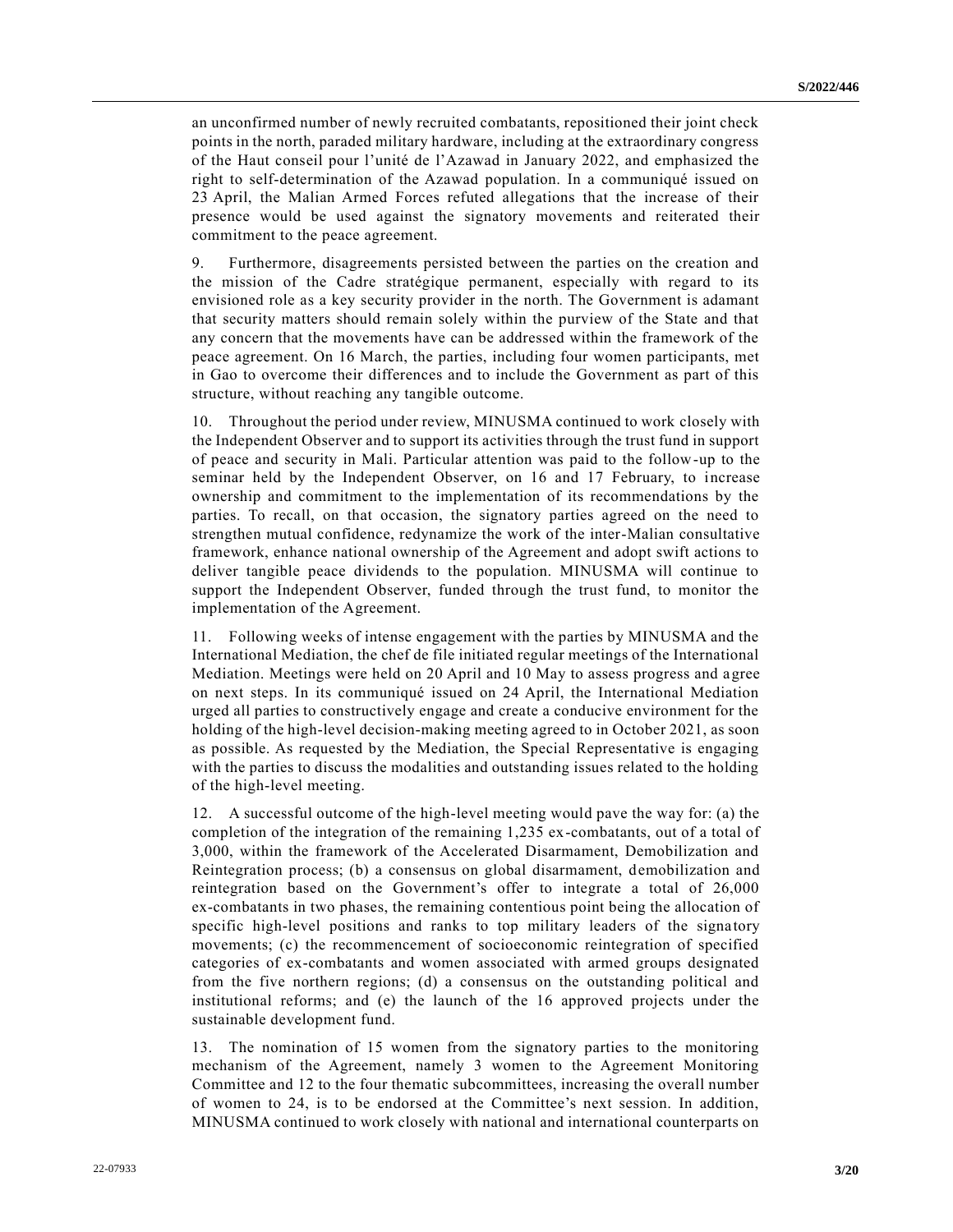the establishment of an independent women's observatory to monitor progress on the implementation of the Agreement and on Government actions to improve women 's representation in governance structures at the national, regional and local levels.

14. The deployment of three reconstituted battalions in Gao, Kidal and Timbuktu, and a company in Ménaka, remained an important foundation for a sustainable presence of the national army in northern Mali. MINUSMA provided continuous assistance to those units in the form of the construction and rehabilitation of camps, equipment, logistics and training. The reconstituted battalions have been engaged in security operations conducted by the Malian security and defence forces through escorts, patrols and civil-military cooperation. After undergoing training, the reconstituted unit in Kidal conducted a few short patrols under MINUSMA escort in the vicinity of their camp. The draft law on the establishment of the territorial police, which will be a key pillar of a sustainable presence of security forces in the north, has been adopted by the Council of Ministers and tabled for discussion during the next session of the National Transition Council.

15. The overall presence of State authorities dropped to 15 per cent, including to 10 per cent in the northern regions, down from 12 per cent in the previous reporting period. This is linked to insecurity and an increased number of prefectorial vacancies due to resignations, retirements and delays in the operationalization of new constituencies.

16. The launch of the 16 projects approved under the sustainable development fund scheme, out of which 9 have been earmarked for the five northern regions, is still pending. ECOWAS sanctions prompted a revision of the overall budgetary allocations for the sustainable development fund, which resulted in a budget reduction of 49 per cent. This has stalled progress on the operationalization of the Northern Development Zone.

17. Donors to the trust fund have to date invested over \$45 million in projects benefitting Malian defence and security forces, including the rehabilitation of infrastructure for Malian armed forces camps in Labézanga, Ansongo, Indelimane and Gao and checkpoints in Ansongo and Timbuktu. Almost \$13.5 million have been spent to date in support of the redeployment of elements for the reconstituted army battalions.

#### **C. Stabilization and the restoration of State authority in the centre**

18. MINUSMA continued to provide integrated support to the permanent secretariat of the Cadre politique de gestion de la crise au Centre du Mali on the development of a comprehensive, politically-led strategy. The permanent Secretariat organized a workshop on 19 and 20 April with key ministries to validate the draft strategy along four key priority areas, namely: (a) peace, security and social cohesion; (b) governance and justice; (c) humanitarian action and economic recovery; and (d) coordination and communication. The forum recommended the establishment of a technical committee to evaluate and finalize an action plan and an inter-regional coordination mechanism. On 25 April, the Prime Minister chaired a meeting of the Cadre politique to discuss the strategy with concerned ministers.

19. The transitional Government intensified military operations across the central region in Mali, raising concerns over protection of civilians and allegations of serious violations of international human rights and humanitarian law. Since December, the Malian armed forces, with the alleged support from foreign security personnel, have intensified counter-terrorism operations in Bandiagara, Bankass, Douentza and Mopti *cercles*, as well as along the border with Burkina Faso. Some operations have included patrolling along major transit routes, but others have combined air and ground assaults against presumed terrorist strongholds, utilizing newly acquired armed combat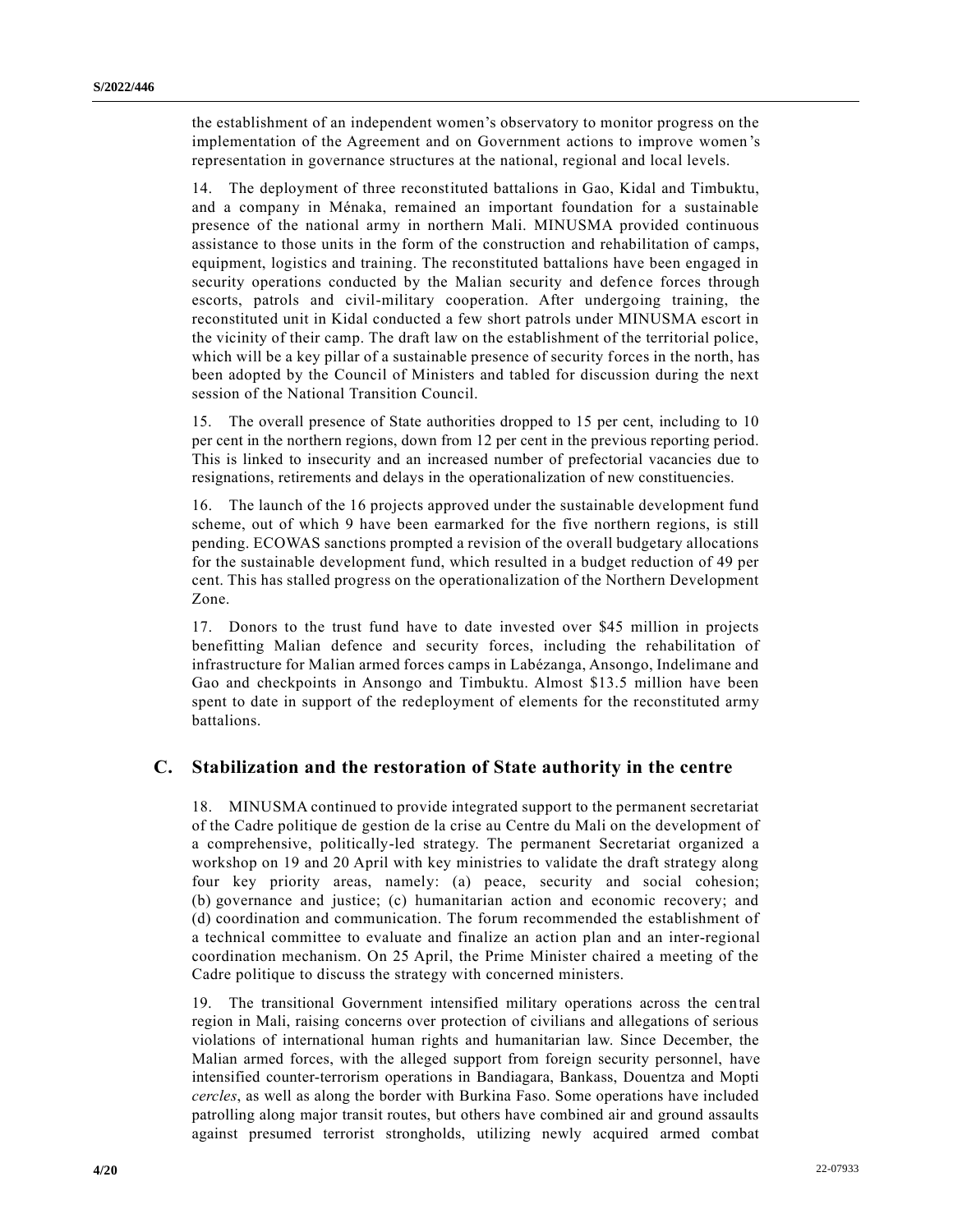helicopters. The Malian Armed Forces have also stepped up their communications efforts to ensure the population's support of ongoing military operations.

20. On 1 April, the Malian Armed Forces announced the killing of 203 alleged terrorist elements and the arrest of 51 individuals in an operation in Moura village between 27–31 March, in Djenné *cercle*. Following the announcement, civil society representatives from the area provided much higher figures, including of alleged civilian casualties. On 14 April, the Specialized Judicial Unit to Combat Terrorism and Transnational Organized Crime initiated proceedings for the 51 detained individuals on terrorism-related offenses. MINUSMA is investigating the allegations.

21. Reports on the operations conducted by Malian armed forces in Moura village, between 27 and 31 March and allegations of human rights violations prompted reactions in support of the Malian armed forces. Political parties, namely Yelema and the Parti pour la restauration des valeurs du Mali, welcomed the increased capacity of the army and called for national investigations to avoid tarnishing the achievements of the Malian armed forces. A group of 16 Malian organizations and political movements, including, inter alia, the Collectif pour la défense des militaires, the Mouvement du 5 juin-Rassemblement des forces patriotiques and Yerewolo debout sur les remparts expressed their unwavering support for the Malian Armed Forces and demanded the suspension of MINUSMA radio MIKADO FM and the end of all media outlets identified as toxic media.

22. The Governments of Canada, France, Germany, the United Kingdom of Great Britain and Northern Ireland and the United States of America, as well as the European Union, and a number of non-governmental organizations, issued statements between 3 and 5 April expressing grave concerns about the alleged violations perpetrated by the Malian Armed Forces backed by foreign security personnel and called on the transitional authorities to facilitate the conduct of impartial investigations. The Government of Mali has continued to refute accusations of using foreign security personnel, referring to a long-standing bilateral security partnership, including the provision of equipment, advice and training.

23. In Moura, extremist elements reportedly returned on 1 April, after having fled the area the week prior, committing serious human rights abuses against the population, including the abduction of a religious leader. In Bandiagara, clashes between Dan Na Ambassagou and extremists decreased, likely due to the intensification of the Malian counterterrorist operations. Despite these operations, banditry, abductions and cattle raiding continued to affect civilians in other parts of the region, impacting movement of people and goods.

24. Fears of repeated incursions of presumed extremist armed groups after the retreat of Malian forces from the location triggered internal displacement from various locations in Djenneé and Mopti *cercles*. Displacement was also observed in Douentza region, following patrols and operations by Malian armed forces, with reports of at least 218 internally displaced persons from Douma village, Kerena commune, Douentza *cercle* and Region heading to various destinations, including Douentza, Gao and Mauritania.

25. The presence of State authorities dropped to 21 per cent in the central regions, from 27 percent in the previous reporting period. MINUSMA has five peace and security trust fund projects and eight quick-impact projects underway to facilitate the deployment of Malian security forces in the centre of the country. The United Nations police is also working on a project with a unit within the Ministry of Internal Security and Civil Protection of Mali to train them on the protection of important personalities, including State authorities. Those activities are conducted subject to a review under the United Nations human rights due diligence policy.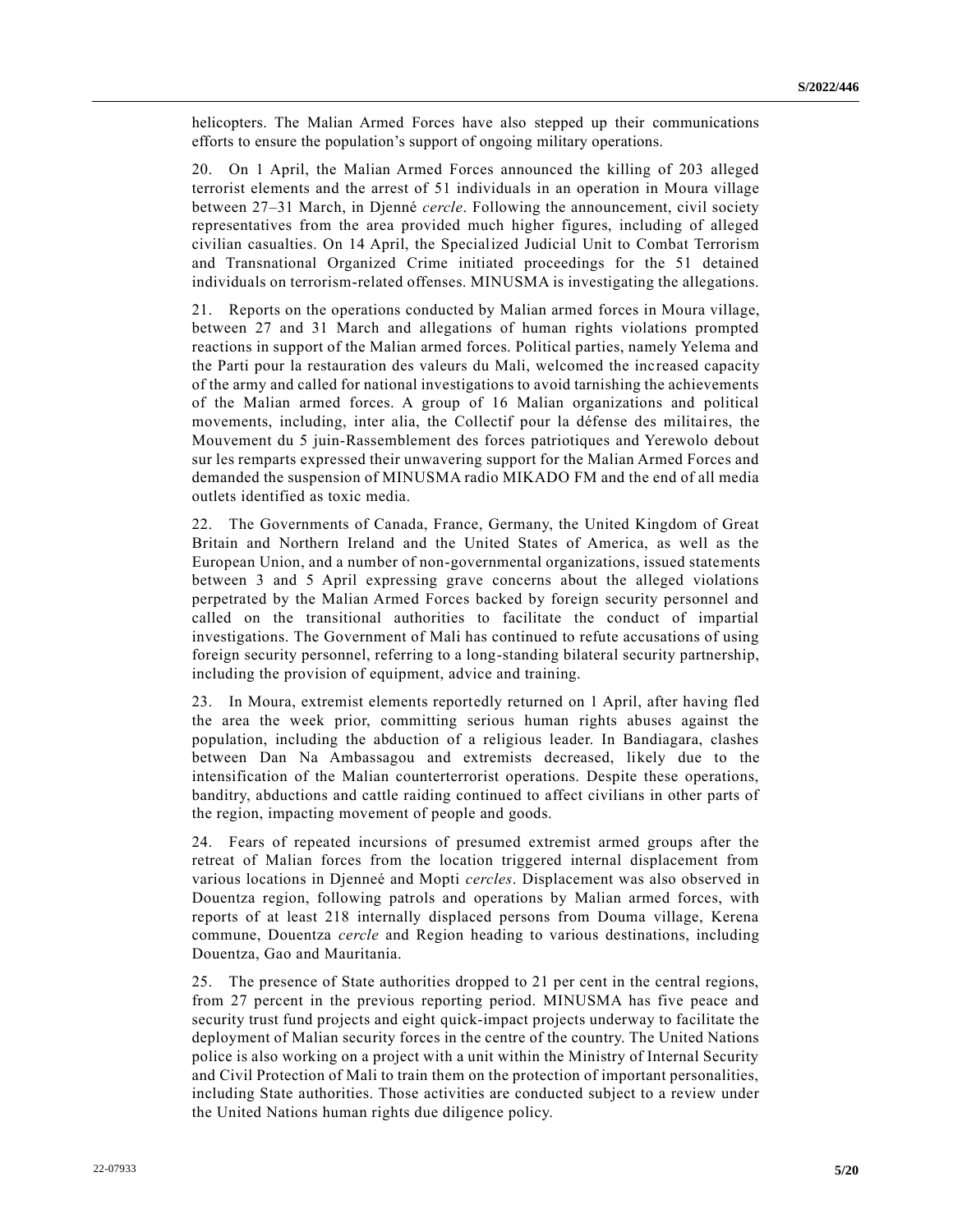26. In the light of the intensified operations, the national authorities have progressively expanded geographical areas that are restricted to the Mission, including no-fly zones, which obstruct mandate delivery. MINUSMA has engaged in good offices at all levels to obtain access to pursue mandate activities. The Mission has also continued to conduct its human rights investigations and its protection-of-civilians work in localities deemed most exposed to violence, such as Ogossogou. MINUSMA increased patrols along the Douentza-Petaka road, while providing protection of physical infrastructure and related livelihoods on the strategic axis linking Sévaré to Bandiagara in coordination with Malian defence and security forces. In the same vein, the Mission has pursued the implementation of the pilot project in the Douentza Region to improve relations between the Malian defence and security forces and local communities. MINUSMA police conducted long-range patrols along the RN6, RN15 and RN16 routes and resumed joint night patrols in Mopti and Sévaré after they had been suspended due to increased threats of improvised explosive devices.

27. To foster social cohesion, MINUSMA supported dialogues between local communities that led to the signing of local agreements, most recently between (a) the Ogossogou, Bankass and Dimmbal communities, Bankass *cercle*, Mopti region; (b) in Sirifila Boundy and (c) in Mariko, both in Niono *cercle*, Ségou region; and (d) in Petaka and Koubewel Koundia, Douentza *cercle*, Douentza region. Up to 20 per cent of the participants were women. While local agreements provide short-term stability, it is critical for the Government to finalize the stabilization strategy for the centre, the effective implementation of which will greatly assist in restoring the State presence, strengthening protection of civilian mechanisms and delivering basic social services to the population.

28. In addition, MINUSMA continued to implement community violence reduction projects. These projects provide temporary employment to youth at risk, including ex-combatants susceptible to recruitment by terrorist and extremist groups. MINUSMA implemented a total of 23 projects, targeting 33,342 direct beneficiaries, including 15,586 women, 6 of which are projects in the central Mali, benefiting a total of 6,835 individuals, including 3,591 women. The projects also enhance inter- and intracommunal reconciliation efforts.

29. Progress was made, with support from MINUSMA, in the operationalization of a satellite office in Mopti for the Specialized Judicial Unit to Combat Terrorism and Transnational Organized Crime. This will prevent undue transfers of suspects to Bamako and enable the rapid deployment of the Unit to crime scenes.

#### **D. Regional developments**

30. During the period under review, the political impasse within the Group of Five for the Sahel continued (see [S/2022/382\)](https://undocs.org/en/S/2022/382). On 15 May, the Government of Mali issued a communiqué informing of its withdrawal from all the organs and bodies of the Group of Five for the Sahel, including the Joint Force. Meanwhile, the security situation in the tri-border area has continued to worsen with a high number of attacks. On 13 April, an attack at the Pétèl Kolé border post between Burkina Faso and the Niger left four police officers dead and several injured. Cross-border coordination of operations has remained limited, even as the security threat has become increasingly transnational, including, notably, incursions by Islamic State in the Greater Sahara in the Niger into Mali.

31. The Peacebuilding Fund in Mali is increasing its focus on cross-border initiatives, which now comprise 26 per cent of its overall portfolio, including three projects to support communities in areas that border Burkina Faso, Guinea, Mauritania and Senegal.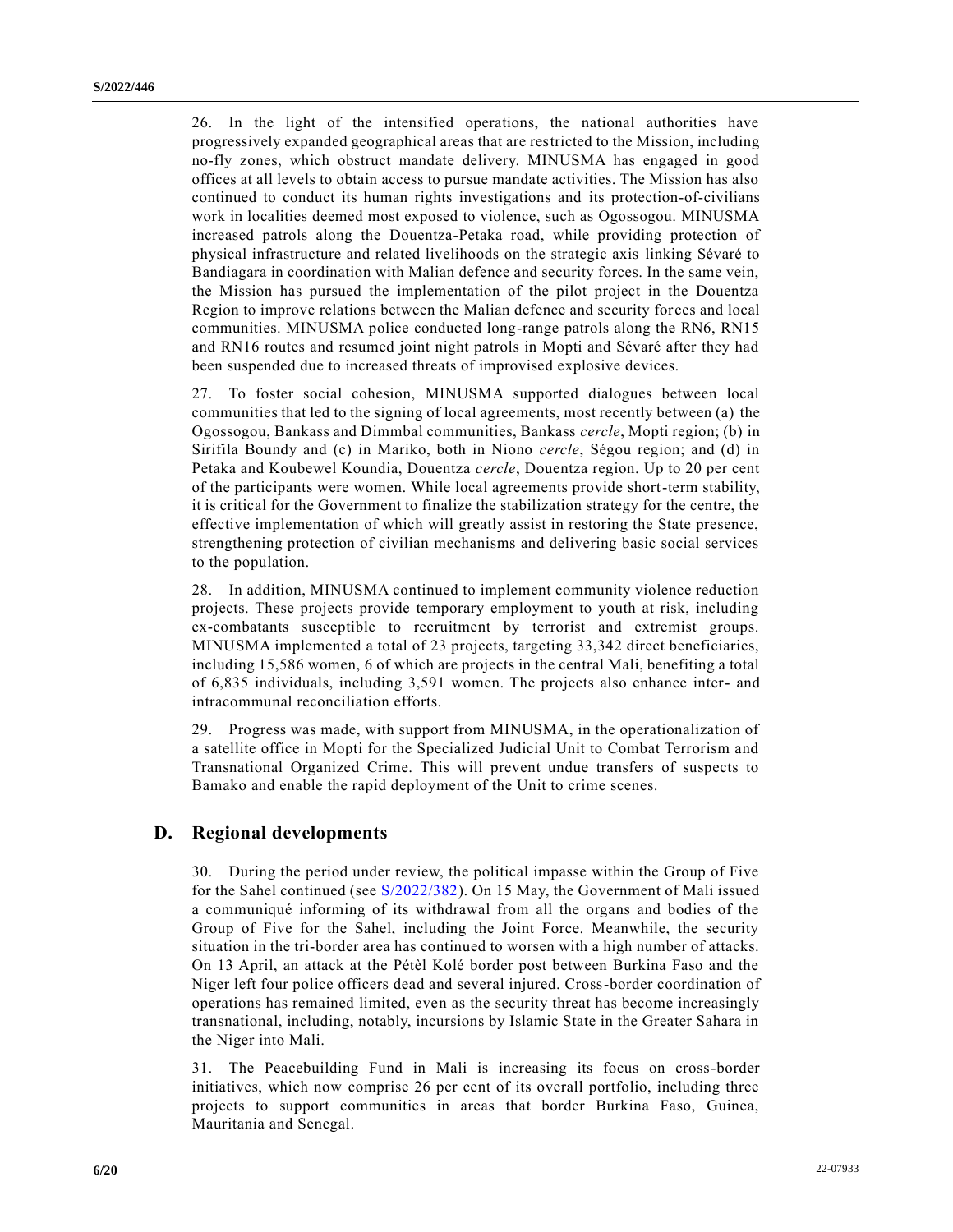# **III. Major security developments**

#### **A. Security situation**

32. The security situation in Mali remains complex, marked by a significant deterioration in the Liptako-Gourma tri-border area, affecting the Ménaka and Gao regions in contrast to relative calm in other areas, such as Timbuktu region. In the context of the intensification of operations by the Malian Armed Forces in central Mali, civilians were exposed to violent attacks and increasing human rights violations, with the highest number of civilian casualties to date recorded in Mali.

33. MINUSMA camps in Kidal Region had the fewest numbers of attacks in the second half of the reporting period. This followed an intensification in political engagement by MINUSMA with key stakeholders in Kidal region, including doubling the number of quick-impact projects provided to communities in Aguelhok.

34. The situation in Ménaka Region was marked by considerable deterioration in security, in particular in the Liptako-Gourma Region tri-border area between Mali, the Niger and Burkina Faso, which had been a priority area for inte rnational forces in their operations against Islamic State in the Greater Sahara. The Anderamboukane *cercle*, along the Niger border, experienced fighting between the Mouvement pour le Salut de l'Azawad of the Dawsahak/Groupe d'Autodéfense Touareg Imghad et Alliés and groups affiliated with the Islamic State in the Greater Sahara in March and April, reportedly resulting in the death of hundreds of civilians, as well as the looting and burning of stores and vehicles and destruction of telephone networks. Intercommunity relations have also worsened, with most recent attacks sparking reprisals against local Fulani, based on claims that they supported previous attacks against the Dawsahak. Attacks by violent extremist groups have become increasingly sophisticated, wellorganized and deadly. This has triggered the displacement of an estimated 32,000 people. In response, humanitarian actors have assisted 1,539 displaced households in sites in the commune of Inékar and 3,079 households in the commune of Ménaka with food, non-food items and shelter. Due to security constraints and limited capacities, the Mission has focused its response on securing Ménaka town, including by doubling its night and day patrols and conducting joint patrols with Malian security forces.

35. In Gao region, the security situation was marked by the continued incursions by groups affiliated to Islamic State from the Niger into south-eastern Ansongo *cercle*. Clashes between these groups and the Mouvement du Salut de l'Azawad-Daoussahak and the Groupe d'Autodéfense Touareg Imghad et Alliés were reported in Talataye commune. Attacks on predominately Dawsahak-inhabited villages in Talataye commune by groups affiliated to Islamic State reportedly resulted in the death of at least 100 civilians and the displacement of thousands. MINUSMA responded by redeploying a unit of the mobile task force operating in the Ansongo-Labézanga area followed by another one from Sector East on 31 March and 1 April, respectively.

36. Following the attacks on 21 and 26 March on Malian armed forces by groups affiliated with Islamic State on their positions in Tessit and checkpoints at the entrance to Ansongo, MINUSMA reinforced its presence in the area by deploying the mobile task force on both sides of the river. A third unit was deployed to the Ansongo area as well, where MINUSMA maintains a permanent presence. The Mission continues to patrol the main access between Ansongo and Labbezanga, as well as vulnerable areas in the zone, including Ouattagouna, which was attacked by terrorist groups in August 2021, resulting in the death of at least 58 civilians. Humanitarian actors have provided emergency assistance to more than 10,000 persons displaced from Tessit and Talataye to Gao and Ansongo, as well as to Ménaka.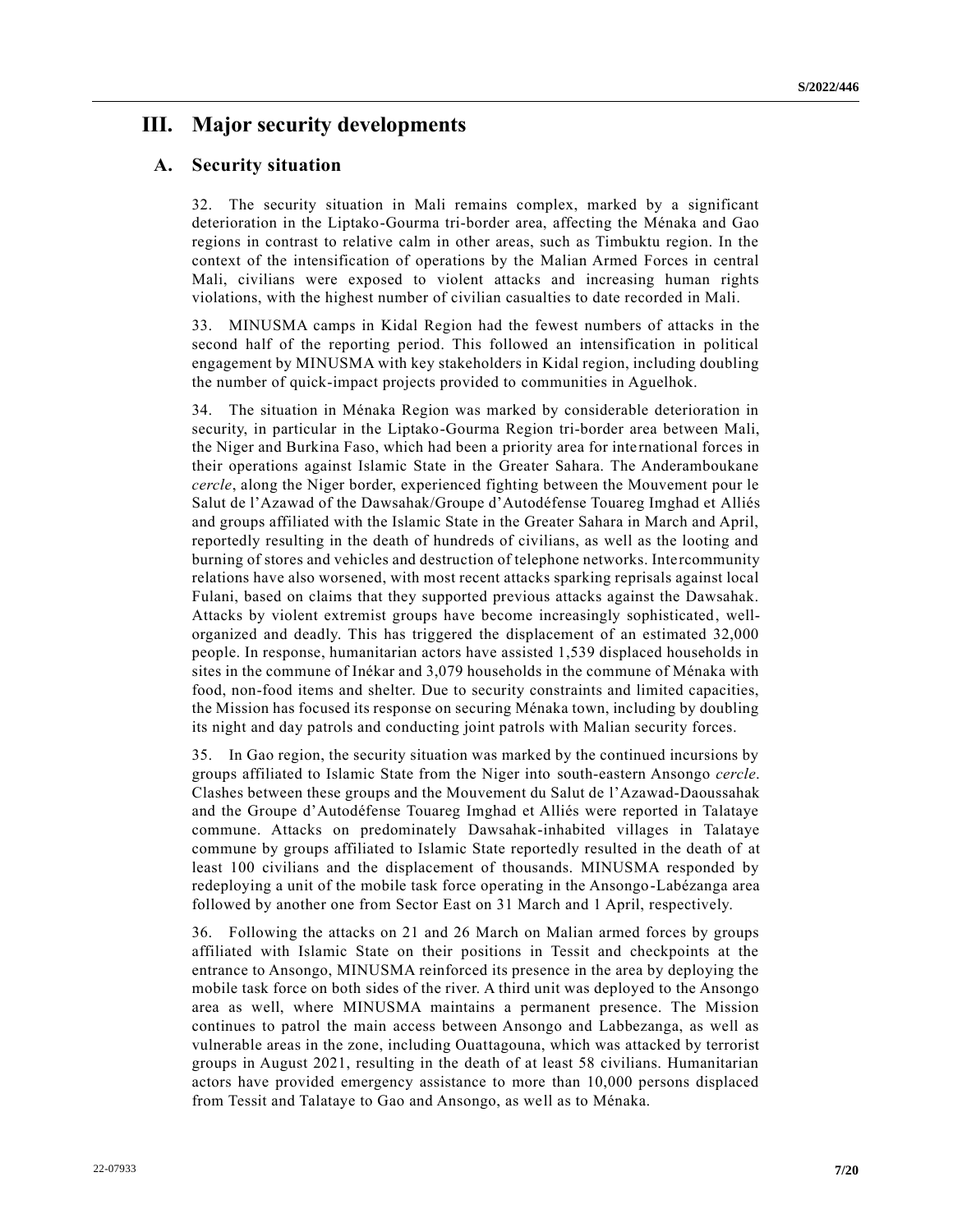37. In Timbuktu region, except for key populations centres, including Timbuktu and Goundam, large areas remain under the control or influence of violent extremist groups through coercion and intimidation of local populations. While security incidents have decreased during the mandated period, the local population has increasingly been subject human rights violations and abuses. Attacks in Timbuktu Region occurred mainly in areas where the State maintains a presence, while those with a strong presence of violent extremist groups were less affected. MINUSMA provided protection and facilitated the return of State authorities. The Mission was the target of two attacks. On 13 April, there was the first ever indirect fire attack on the MINUSMA camp in Goundam, with no casualties recorded. On 15 April, there was an indirect fire attack on Timbuktu camp, injuring one peacekeeper. Three of the four mortars landed inside the camp, damaging 22 United Nations vehicles.

38. In the centre, especially in the Dogon Plateau, civilians were exposed to violence and insecurity through multiple attacks by violent extremist groups, counterterrorist operations and to violence along community lines. This situation unfolded against the backdrop of allegations of human rights violations by the Malian Armed Forces and foreign security personnel, as well an overall increase in the number of internally displaced persons. In addition, the central regions have become increasingly affected by improvised explosive devices. At the same time, a gradual expansion of the explosive threat towards the southwest of the country has been noted with incidents recorded in Kayes for the first time in addition to Koulikoro and Sikasso. While civilians have not directly targeted by improvised explosive devices, they constituted 30 per cent of the victims.

39. While MINUSMA continued to operate in an increasingly dangerous asymmetric threat environment, its ability to respond and adapt has allowed it to also become more resilient. Since 1 July 2021, there has been a significant increase in the total number of improvised explosive device attacks, with 213 registered incidents compared with 149 in the same period the previous year. At the same time, threat mitigation measures put in place by the Mission have resulted in the detection and clearance of around 42 per cent of the devices before they could explode, enabling freedom of movement and implementation of the Mission's mandate. Notwithstanding, 12 MINUSMA peacekeepers were killed and 73 injured, compared with 7 killed and 87 injured during the previous reporting period.

40. From 1 July 2021 to 13 May 2022, extremist armed groups have attacked Malian defence and security forces in 95 small arms fire attacks and in 102 attacks with improvised explosive devices compared with 87 and 75, respectively, from 1 July 2020 to 15 May 2021. This resulted in 205 persons killed and 345 injured, compared with 119 persons killed and 227 injured in the previous reporting period. In an apparent act of reprisal following increased activity by the Malian Armed Forces in the area, on 24 April, the Malian Armed Forces camps in Sévaré, Niono and Bapho, Segou *cercle* were the target of complex simultaneous attacks, resulting in six soldiers killed and 20 injured, several vehicles burnt and a helicopter damaged. At the request of the Government, MINUSMA deployed a quick-reaction force to secure the access route to Sévaré.

#### **B. Impact of the withdrawal of international forces**

41. On 17 February, the President of France announced that French forces and other international forces operating alongside Operation Barkhane forces and as part of Task Force Takuba, would begin a coordinated withdrawal from Malian territory. Both operations were expected to continue under different modalities in the fight against terrorism in the Sahel. The European Union Training Mission in Mali announced on 11 April that it would cease its capacity-building support to the Malian security and defence forces, with the exception of human rights training. On 2 May,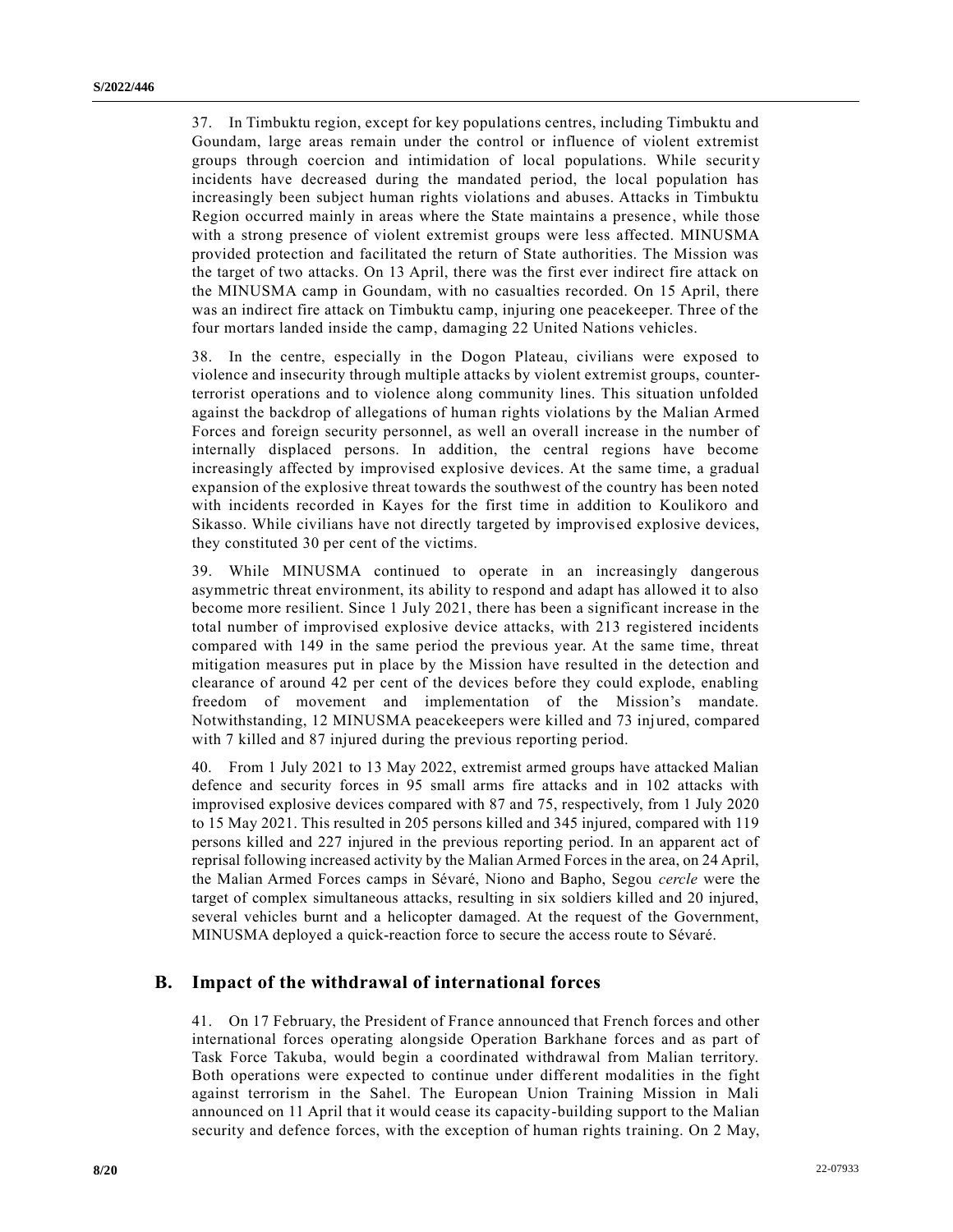the Malian authorities announced the unilateral termination of bilateral defen ce agreements with France, including the end of the 2014 defence cooperation with France in six months, and the immediate termination of the 2013 status-of-forces agreement. The withdrawal and discontinuation of operations by French forces is likely to create a vacuum in some areas that risks being exploited by terrorist armed groups, although the impact will likely be felt differently depending on the areas concerned. It may also impact security along the main supply routes. Furthermore, the withdrawal will have implications for the in-extremis support and reassurance flights provided by Operation Barkhane to MINUSMA. The continuation of this support beyond the current mandate will require that Mali grant Operation Barkhane specific overflight rights over its territory.

42. MINUSMA has been working in close coordination with French forces and the Malian Armed Forces to facilitate an orderly withdrawal and transition, including through a tri-partite working group established during the 28 February meeting of the Instance de Coordination Militaire du Mali. Issues of airspace management, transfer of camps, as well as transition of security operations, were discussed. Malian Authorities will resume the management of the airspace, which thus far has been managed by French forces, as well as maintenance of the Gao runway. The Mission is closely working with the Malian authorities and has taken various steps to facilitate a seamless transition, including providing the United Nations-owned equipment previously used by the French forces to Malian civilian authorities for airspace management. The Secretariat is also actively working with troop-contributing countries to ensure continuity of medical care in Gao for contingents who relied on the Operation Barkhane level 2 hospital.

43. Following the handover of the military base in Gossi, Timbuktu Region to Malian Armed Forces, on 21 April, Malian Armed Forces announced the discovery of a mass grave in the area, specifying that forensic analysis suggested that the French military was responsible. Subsequently, France released drone footage expressing concerns about a disinformation campaign to discredit the departing French forces.

44. MINUSMA is currently in the process of identifying the potential scenarios arising from the departure of the French forces and planning for contingencies to mitigate risks, including as they relate to the safety and security of United Nations personnel. Efforts continued towards the full implementation of the MINUSMA adaptation plan, with a particular focus on generating and deploying outstanding capabilities, which are of critical importance. Considering the nature of MINUSMA's mandate, with the departure of the French forces and Mali's announcement of its withdrawal from the Joint Force of the Group of Five for the Sahel, the responsibility to conduct military operations to counter terrorism now solely lies with the Malian defence and security forces. In the light of the above, and in addition to measures that could be considered in the short term for the Mission to enhance its posture in the north for the purpose of mandate implementation and the protection of its personnel and assets, I propose to conduct an internal review of the situation, in close consultation with the Malian authorities, with a view to making recommendations on how to adjust to the new dispensation.

#### **C. Rule of law**

45. Capacity-building for the Malian security forces continued to be an important avenue to tackle impunity and promote respect for human rights, especially when it comes to justice for victims, protection of minors, the fight against sexual violence and monitoring of detention conditions. Steps were taken to improve the investigative and forensic capacity of Malian security forces, including training in crime -scene management and support for an automated fingerprint database, as well as providing evidence collected in various crime scenes by MINUSMA to Malian authorities, including from post-blast areas.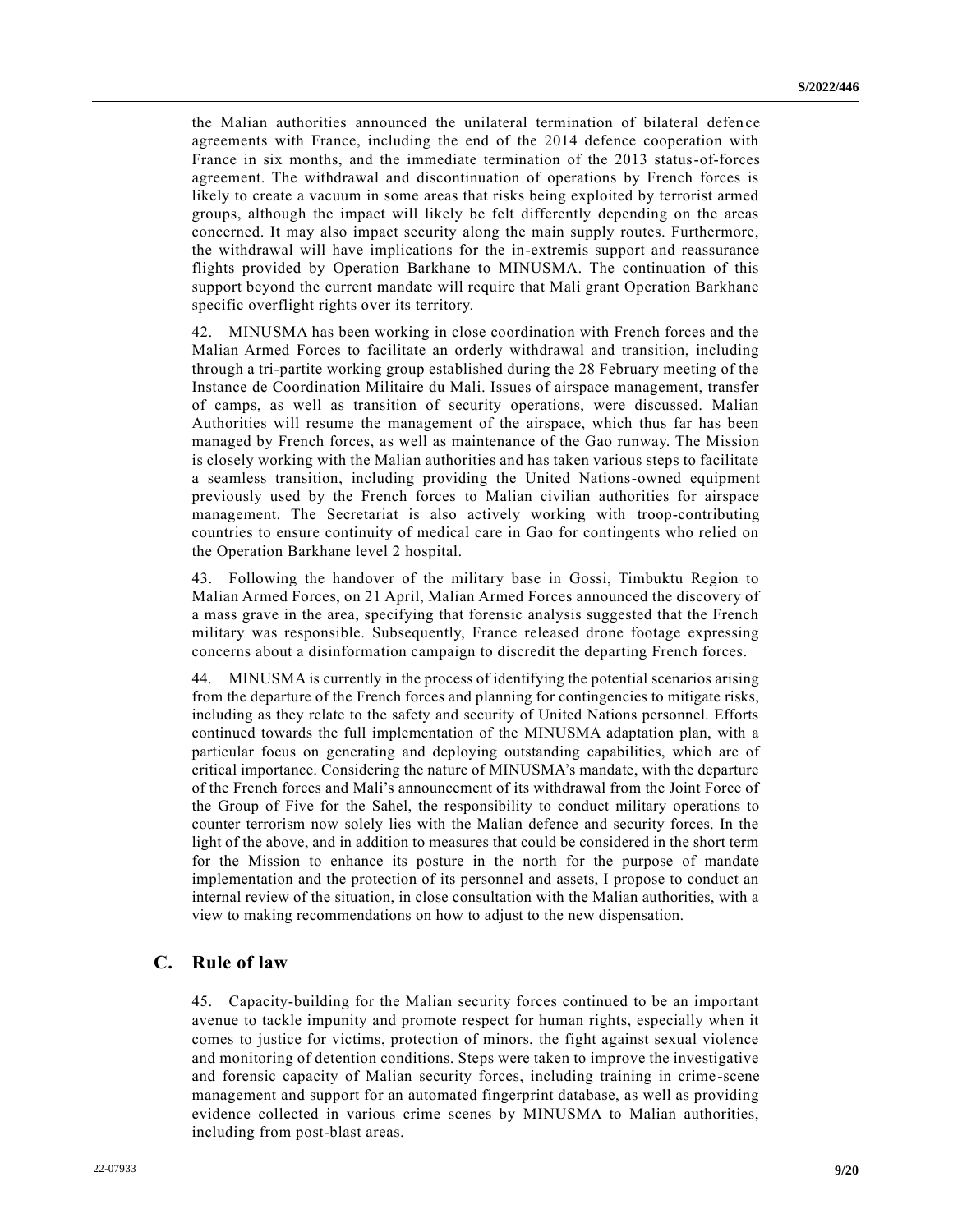46. MINUSMA, together with the United Nations Office on Drugs and Crime, continued to provide technical support to the Specialized Judicial Unit to Combat Terrorism and Transnational Organized Crime, including through monitoring judicial investigations, and trainings on special investigative techniques.

# **IV. Human rights situation**

47. The human rights situation was marked by a significant surge in reported violations and abuses of international human rights law and violations of international humanitarian law. Extremist groups intensified their activities across the country, impacting a range of human rights in the affected areas. The number of documented violations by Malian forces, in some instances deployed alongside foreign security personnel, increased during the reporting period. In addition, the situation of women and children in conflict settings remains of serious concern.

48. There were some expressions of criticism by Malian political and civil society figures over the shrinking political and civic space. Following the death in custody of former Prime Minister Soumeylou Boubèye Maïga on 21 March after prolonged pretrial detention, in a joint communiqué issued at the end of March, the Association malienne des procureurs et poursuivants and the Reference syndicale des magistrats deplored what they qualified as hasty and arbitrary arrests and the persecution of political and opinion leaders, the silencing and exile of potential candidates, and the censorship of public debates on, among other issues, the transition period.

49. The recent suspension of French radio and television channels, as well as the prohibition by the Malian authorities of all national media, including radio and television stations and newspapers, from disseminating what have been described as "false allegations" of violations committed by the Malian Armed Forces against civilians, have raised concerns regarding increased media censorship and attempts to suppress freedom of speech. During a press conference held on 14 April, the Pre sident of the Maison de la presse urged the transitional President to listen to the voices of dissent and avoid divisive political rhetoric.

50. MINUSMA remains in close contact with the Government, maintaining dialogue on issues requiring the Government's swift action and reiterating the need to ensure that military operations conform with Mali's obligations under international human rights and humanitarian laws with a view to breaking the vicious cycle of violence and creating longer-term security and stability.

51. Overall, MINUSMA documented 684 human rights violations (307) and abuses (377), 218 more than in the previous period. These included summary or arbitrary executions (155), other killings (223), injuries (84), and abductions or enforced disappearances (58). There were also cases of arbitrary arrests and detentions, notably in connection with military operations (134), as well as cases of illegal detentions by the signatory movements (30). In addition, MINUSMA documented several instances of threats and intimidation, cases of forced internal displacement, and the deliberate destruction or looting of private property.

52. Many of these violations and abuses were documented in the central Mali, including in the regions of Bandiagara (63), Douentza (38), Mopti (66), and Ségou (108). There were reportedly also some serious violations and abuses in the regions of Gao (72), Kidal (30), Koutiala (7), Ménaka (161) and Timbuktu (5), as well as in Bamako (134). The alleged perpetrators were national forces (173), accompanied in some cases by foreign security personnel. A total of 134 cases of violations of due process rights and minimum guarantees were attributed to judicial authorities. Non-State actors allegedly implicated in serious human rights abuses included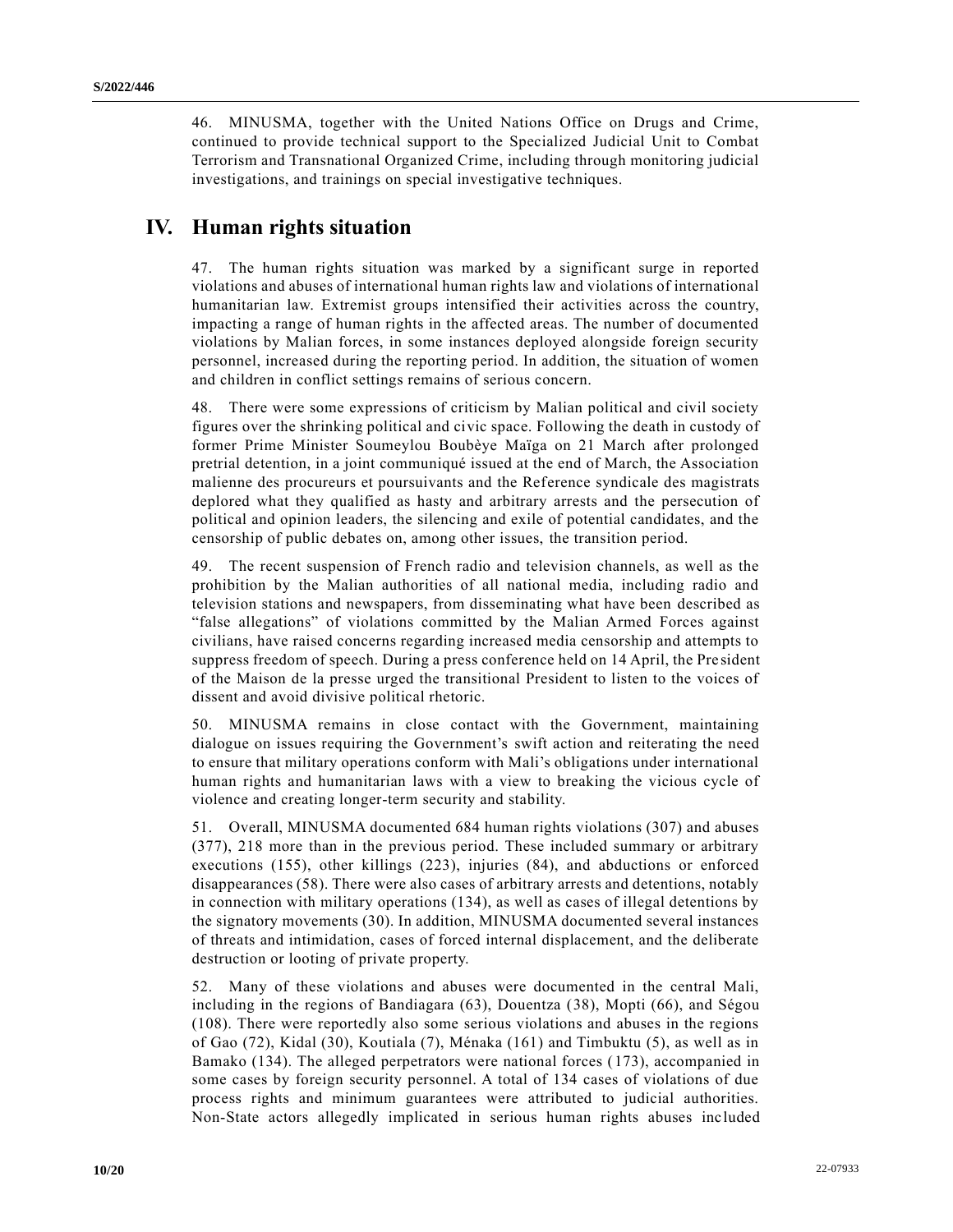extremist armed groups (323), community-based armed groups and militias (19), and signatory or compliant armed groups (35).

53. MINUSMA has 11 ongoing human rights investigations across Mali, including on the alleged summary execution of many civilians and the arbitrary arrest of hundreds of others by Malian forces, reportedly accompanied by foreign security personnel, in Moura (Mopti region) from 27 to 31 March, and in Hombori (Douentza region) during the weekly market day on 19 April. The findings of these investigations will be made public. Also, the Government announced the opening of a series of judicial investigations into the incident in Moura and several others.

54. While the situation in the central Mali remained volatile, characterized by t he persistence of violence and human rights violations and abuses perpetrated by State and non-State actors, targeted and indiscriminate attacks on the civilian population in other parts of the country, notably in the north, significantly increased following the imminent withdrawal of international forces. In this connection, the Mission conducted a human rights investigation into a series of armed clashes between the Islamic State in the Greater Sahara and the Mouvement pour le Salut de l'Azawad of the Dawsahak/Groupe d'autodéfense touareg Imghad et allies, as well as targeted attacks against the civilian population in several localities in Anderamboukane (Ménaka region) between 8 and 28 March, establishing the killing of at least 157 civilians. In addition, a MINUSMA human rights investigation concluded that other simultaneous and targeted attacks carried out by elements of the Islamic State in the Greater Sahara against civilians of the Dawsahak community in various localities in Talataye (Gao region) on 21 March resulted in the killing of at least 42 civilians and forced internal displacement of many others. This cycle of violence is also said to have led to acts of individual reprisals perpetrated by armed elements from the Dawsahak community against members of the Fulani community, accused of being affiliated with the Islamic State in the Greater Sahara, in the area. The risk of instrumentalization of intercommunal tensions by non-State armed actors in the affected areas remains extremely high, thereby underscoring the need to extend State presence in these areas to ensure institutional protection of human rights.

55. The United Nations recorded an increase in the number of grave violations against children (447) compared with the previous period (396), directly affecting 392 children. Those violations included recruitment and use (294), killing and maiming (77), attacks against schools and hospitals (45), abductions (13), sexual violence (8) and denial of humanitarian access (10). Verified violations were mostly attributed to unidentified armed elements (191), as well as the Malian Armed Forces (90), the Coordination des Mouvements de l'Azawad (81), the Plateforme (34), the Islamic State in the Greater Sahel (17), Mouvement pour le Salut de l'Azawad of the Dawsahak (17), Jama'at Nusrat al-Islam wal-Muslimin (11), Mouvement pour le Salut de l'Azawad (4) and Dan Na Ambassagou (2). Violations were verified in Gao (140), Mopti (26), Timbuktu (164), Ségou (1), Kidal (64), Bandiagara (4), Ménaka (43), Sikasso (2) and Douentza (3) regions.

56. Of the 294 children recruited, 155 have left the armed groups, while 139 remain active with armed groups and armed forces in Gao (99) and Timbuktu (40). A total of 1,731 schools (affecting 519,300 children and 10,032 teachers) were not functional mostly due to insecurity, especially in the regions of Mopti (43 per cent) and Ménaka (39 per cent). The United Nations continues to provide technical assistance to the relevant authorities on the implementation of the Safe Schools Declaration to mitigate the effects of armed conflict on children, prevent the recruitment of children and protect education infrastructure from attacks.

57. The United Nations documented nine cases of conflict-related sexual violence, six less than the previous period. These were cases of rape, perpetrated against seven women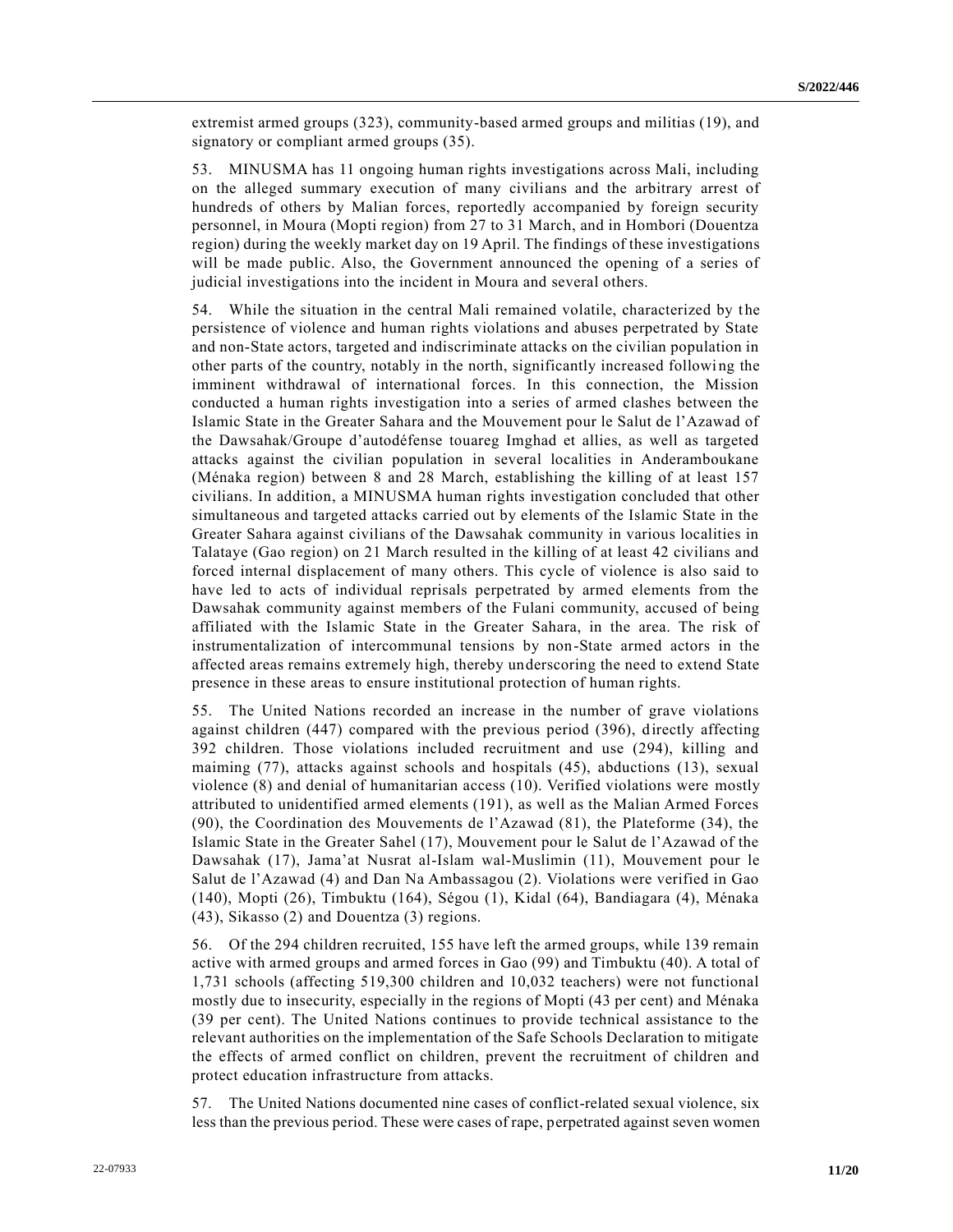and two girls (aged 12 and 13 years old) in the regions of Douentza (4), Gao (4), and Timbuktu (1). The alleged perpetrators were elements of the Malian defence and security forces (2), Ganda Koy (2) and unidentified armed individuals in conflict settings (5). Conflict-related sexual violence cases remain underreported due to reduced monitoring capacity and security threats in areas under the influence of extremist groups.

58. During the reporting period, the National Human Rights Commission of Mali was awarded an "A" status by the Global Alliance of National Human Rights Institutions, illustrating progress in strengthening the Commission's legal and institutional framework. As at 27 April, the Truth, Justice and Reconciliation Commission of Mali had registered 28,241 depositions. MINUSMA, in collaboration with the Office of the High Commissioner for Human Rights, continues to support both Commissions.

59. There was no tangible progress by the authorities to implement the recommendations put forward by the International Commission of Inquiry for Mali.

60. In accordance with the United Nations Human Rights Due Diligence Policy, MINUSMA conducted 11 risk assessments linked to support requests by Malian defence and security forces and the Joint Force of the Group of Five for the Sahel.

## **V. Humanitarian situation**

61. The persistent and growing insecurity in the centre which has progressively been spreading south compounded by the effects of climate change and endemic poverty have continued to adversely affect vulnerable populations, resulting in population displacement with deleterious effects on access to basic social services and social safety nets, as well as increasing reliance on humanitarian assistance, in particular food assistance. While insecurity, crime and the absence of State authorities complicates humanitarian access, humanitarian actors have successfully worked with key actors, in strict compliance with humanitarian principles, to gain access to populations in need.

62. Over the period of three months, the total number of internally displaced people rose from 350,110 to 362,907 owing to increasing insecurity in Gourma-Rharous, Timbuktu, Niafunké and Ansongo. In 2022, 7.5 million people are estimated to be in need of humanitarian assistance (compared with 5.9 million in 2021). More than 1.8 million people will be in immediate need of food assistance in June-August 2022, compared with 1.3 million in 2021, the highest level recorded since 2014. More than 960,000 children under five are at risk of acute malnutrition. As indicated above, the situation is also having a tremendously adverse effect on schools.

63. The increased military operations and hostilities in recent months in both the centre and the north have affected humanitarian flight authorizations and road access, making it more difficult to reach those in need of humanitarian assistance.

64. Although needs increased, the 2021 humanitarian response plan was only funded at 38 per cent. There is an urgent need for emergency response funding to support humanitarian, development and recovery projects.

## **VI. Socioeconomic situation**

65. A combination of political, security and social instability and sanctions has caused both a downward revision of gross domestic product growth estimates (from 5.3 to 3.4 per cent) and worsening living conditions, in particular for the poor. The sanctions have severely affected tertiary sectors (construction, transport, communications, trade), with approximately 42 per cent of imports in 2020 coming from ECOWAS countries. The sanctions were likely to continue affecting the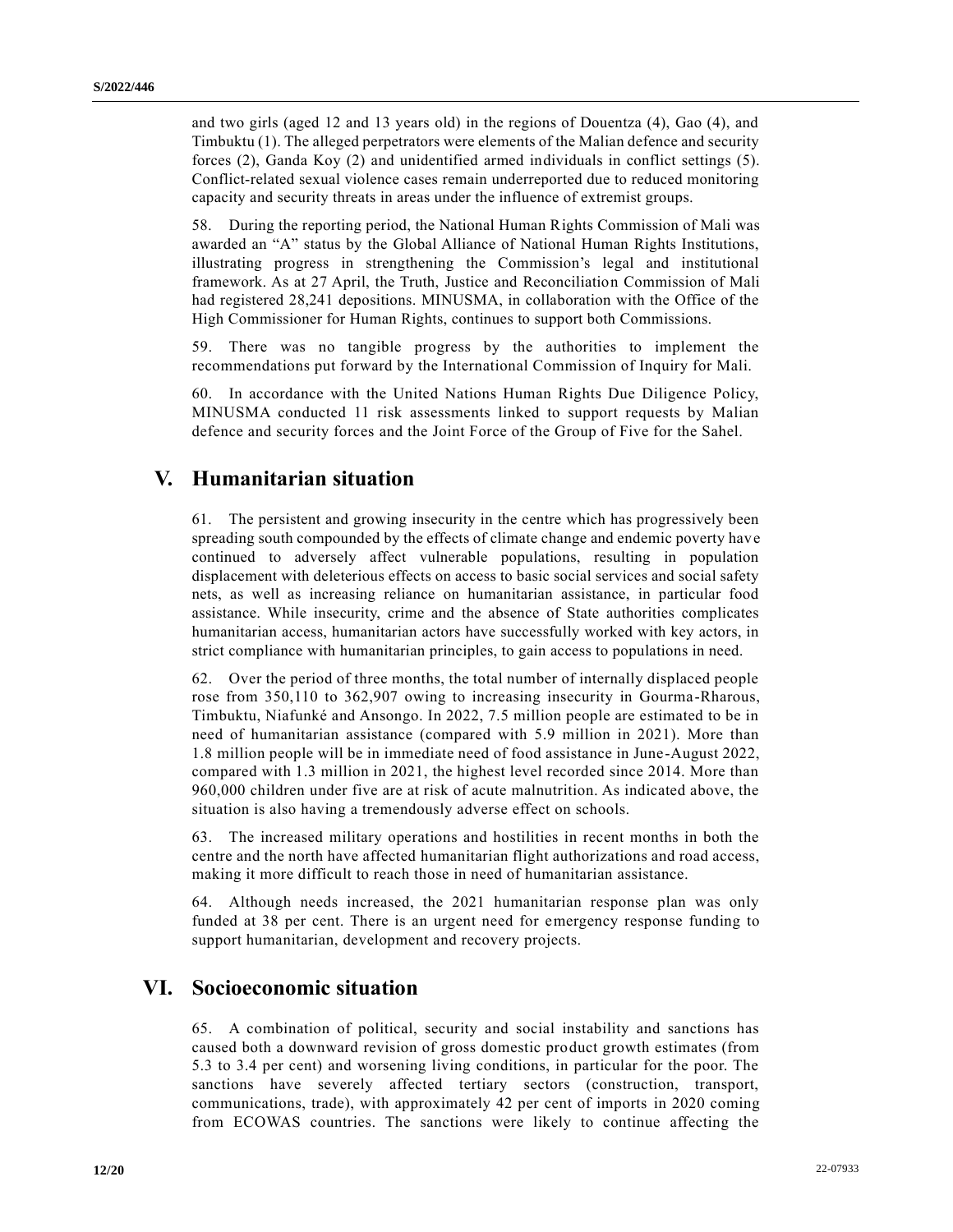Government's ability to meet certain obligations, including debt service payments, which has recently led the World Bank and the African Development Bank to suspend disbursements of their programme funds.

66. With almost \$600 million committed for implementation in 2020 and 2021, the United Nations country team, through its joint Sustainable Development Cooperation Framework with the Government, has supported the country's efforts in the areas of: (a) governance, (b) inclusive growth and environmental sustainability and (c) access to social services and social protection.

## **VII. External communications**

67. MINUSMA has observed a significant increase in disinformation activity over the past few months. These disinformation campaigns are increasingly systematic and orchestrated, and synchronized on an industrial scale to utilize local and pan -African networks as well as social media.

68. The Mission continues to explore new ways to counter increasing misinformation and disinformation in Mali, including through outreach, radio and social media, as well as direct engagement with civil society, cultural actors an d the Malian population at large. The Mission strengthened its direct engagement with local media on the negative impact of disinformation campaigns and importance of factchecking. The Mission also supports local initiatives to combat disinformation.

## **VIII. Capacities of the Mission**

69. The rotations of 10 contingents, equalling 2,480 troops, from the subregion are currently delayed, as the Mission has been unable to obtain the necessary overflight and landing clearances from national authorities since 24 February. This situation has negatively affected troop morale and well-being, as well as limited the agility of the force to plan operations. At the end of April, the Government of Benin informed the Secretariat of its decision to terminate their contribution to MINUSMA due to pressing domestic security priorities. Its formed police unit deployed in Kidal will be repatriated in November 2022 and its military unit deployed in Bamako will be repatriated in November 2023.

70. The Malian authorities have reaffirmed the modalities in place since 2014 to approve standard flight permits and authorizations for MINUSMA air assets to operate in Mali. However, the Mission was subject to increased restrictions in its freedom of movement outside regular air corridors, in particular in central Mali, with the establishment of no-fly zones. This has resulted in 20 denials of flights (out of 3,133 mostly regular flights), which included civilian missions to conduct, inter alia, human rights investigations. The denial of intelligence, surveillance and reconnaissance flights also negatively impacted the ability of the Mission to protect and deter attacks against its convoys.

#### **Safety and security of United Nations personnel**

71. As outlined in the letter from the Secretary-General dated 1 June 2022 [\(S/2022/448\)](https://undocs.org/en/S/2022/448), the Mission continued to make strides to further enhance the safety and security of peacekeepers. In addition to the measures taken to further improve its improvised explosive device detection capacity. The Mission also developed innovative approaches to improve the security of its convoys, including through the use of combat convoy companies with embedded personnel trained in explosive ordnance disposal and aerial surveillance ensuring the security of ground transport.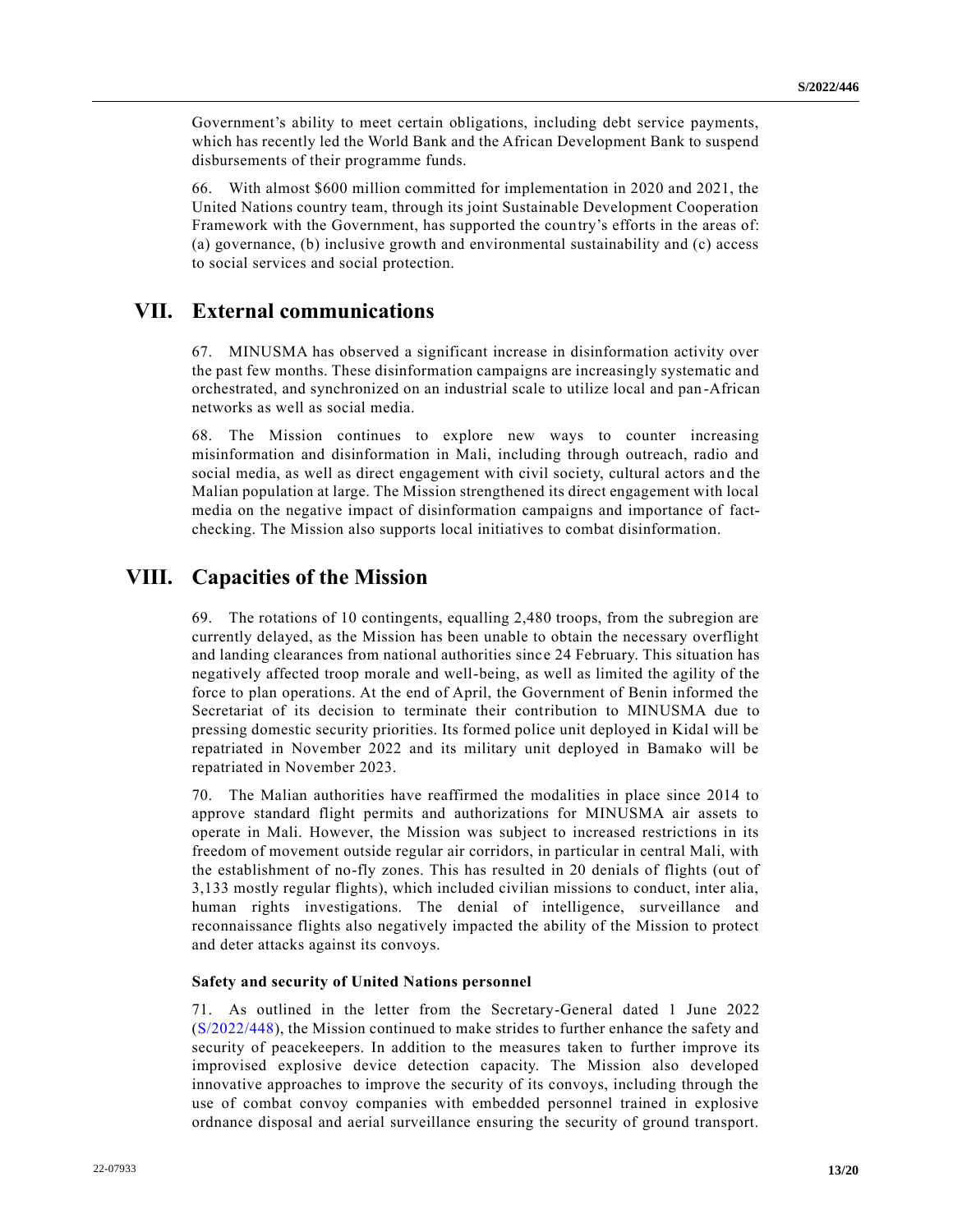MINUSMA camp security and defence construction was further enhanced, including through additional investments in protection technology.

72. During the reporting period, the Board of Inquiry completed eight reports on six fatalities and 42 serious injuries/illnesses among mission personnel, of which 1 was the result of hostile action against MINUSMA, identifying important lessons to prevent a repetition of similar events.

73. The number of active COVID-19 cases fluctuated. After peaking in mid-January 2022, cases in MINUSMA steadily decreased, with new localized increases since April. While protective measures against the pandemic were upheld, the Mission fully resumed in-office working arrangements.

#### **Military**

74. As at 17 May, 12,261 military personnel were deployed, corresponding to 92.22 per cent of the authorized strength of 13,289 personnel, comprising 11,763 military unit personnel, 495 military staff officers and 3 contracted posts. Women accounted for 4.51 per cent of military unit personnel.

#### **Police**

75. As at 17 May, 1,718 police personnel were deployed, corresponding to 89.58 per cent of the authorized strength of 1,920 personnel, including 283 individual police officers and 1,435 formed police unit personnel. Women accounted for 22.26 per cent of individual police officers and 13.38 per cent of formed police unit personnel.

#### **Civilian personnel**

76. As at 15 May, United Nations civilian staff numbered 1,833 personnel, corresponding to 93 per cent of the authorized strength of 1,969 positions, comprising 782 international staff, 857 national staff and 194 United Nations Volunteers. Women accounted for 25 per cent of civilian staff.

## **IX. Conduct and discipline**

77. There were no reported cases of sexual exploitation and abuse during the period under review. MINUSMA continued to provide assistance to sexual exploitation and abuse victims. MINUSMA continued to implement its strategy to prevent misconduct, in particular sexual exploitation and abuse, through induction and refresher training to all categories of personnel. The Mission also continued to conduct outreach activities, including awareness-raising for local population.

#### **X. Environmental issues**

78. MINUSMA continued to ensure environmental monitoring of camps and contractor facilities and developed baseline studies for new camp extensions, namely in Timbuktu, Ansongo and Douentza.

## **XI. Financial aspects**

79. The General Assembly, by its resolution [75/302,](https://undocs.org/en/A/RES/75/302) appropriated the amount of \$1,171.6 million for the maintenance of the Mission for the period from 1 July 2021 to 30 June 2022.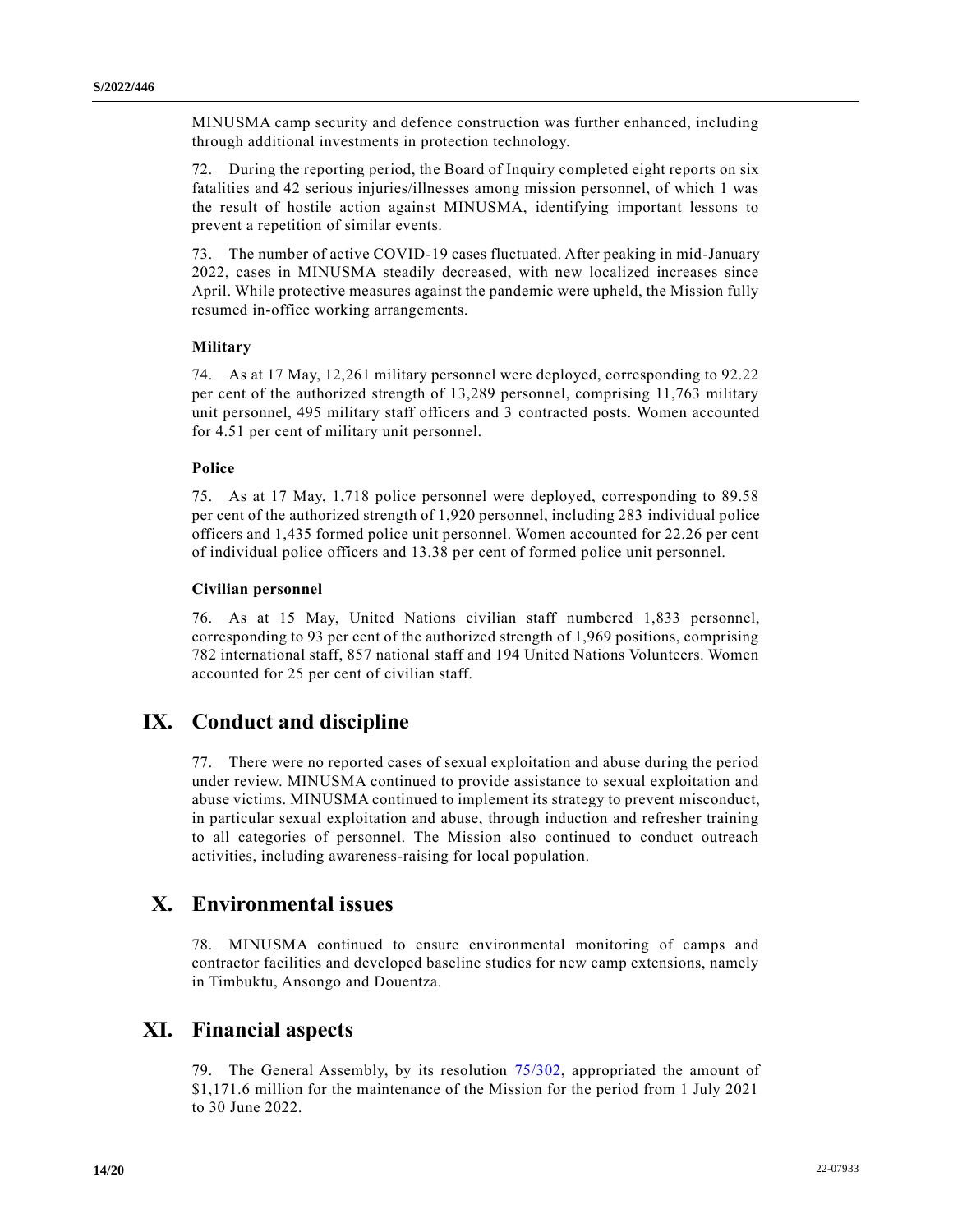80. As at 10 May 2022, unpaid assessed contributions to the Special Account for MINUSMA amounted to \$411.7 million. The total outstanding assessed contributions for all peacekeeping operations as at that date amounted to \$2,822.6 million.

81. Reimbursement of the costs of troop and formed police personnel, as well as for contingent-owned equipment have been made for the period up to 31 December 2021, in accordance with the quarterly payment schedule.

# **XII. Observations**

82. The situation in Mali remains of utmost concern. As challenges multiply and the overall political environment grows more complex, stronger commitment and clarity of purpose from the country's leaders, as well as continued regional and international support, are sorely required to achieve the lasting security and stability that the Malian people so strongly desire. Given the geographical centrality of Mali and the interconnectedness of the issues involved, what is at stake is not only the future of the country but also that of the entire Sahel region.

83. For Mali to move forward, a clear and reasonable roadmap towards the restoration of constitutional order, prioritizing the reforms required for the holding of inclusive elections and backed by a robust monitoring mechanism, is fundamental to putting the country on a more hopeful trajectory. Equally important is the need for the transitional authorities to foster genuine dialogue with all concerned national stakeholders, with a view to building the largest possible consensus on the issues currently facing Mali.

84. I commend the efforts of ECOWAS to seek a compromise and agree on an acceptable calendar and urge the transitional authorities to continue engaging the ECOWAS Mediator with the required flexibility. Agreement on a revised timeline will pave the way for the lifting of sanctions, put Mali on the path to recovery and foster a more productive engagement with the region and the larger international community national dialogues. The Special Representative will continue to work closely with ECOWAS and the African Union, within the framework of the local transition follow-up committee, as well as with the transitional authorities to facilitate the long overdue way out of the current impasse.

85. The need for a solution is all the more urgent as the deadlock over the transition has continued to adversely impact other processes critical to the stabilization of Mali, notably the implementation of the 2015 peace and reconciliation agreement. I commend the ongoing preparations for the holding of the high-level decision-making meeting that was agreed upon last October, to work out the details of the global disarmament, demobilization and reintegration process and discuss the institutional reforms linked to the full implementation of the peace agreement. I impress upon the parties to focus on the successful holding of this meeting, which cannot be continuously deferred. The implementation of the Agreement remains one of the key pillars for achieving lasting peace and stability in Mali.

86. Going forward, the International Mediation's role will remain crucial to encourage the parties to reach a compromise on the outstanding issues and guarantee an effective follow-up of the commitments that would emanate from the decisionmaking meeting. In this respect, the resolve of the International Mediation to meet more regularly and engage the parties are timely and important steps. MINUSMA, for its part, remains at the parties' disposal to avail every possible support and ensure the success of the envisaged meeting.

87. I note, with deep concern, a significant increase in insecurity across parts of the country, including in the tri-border area. These developments have been unfolding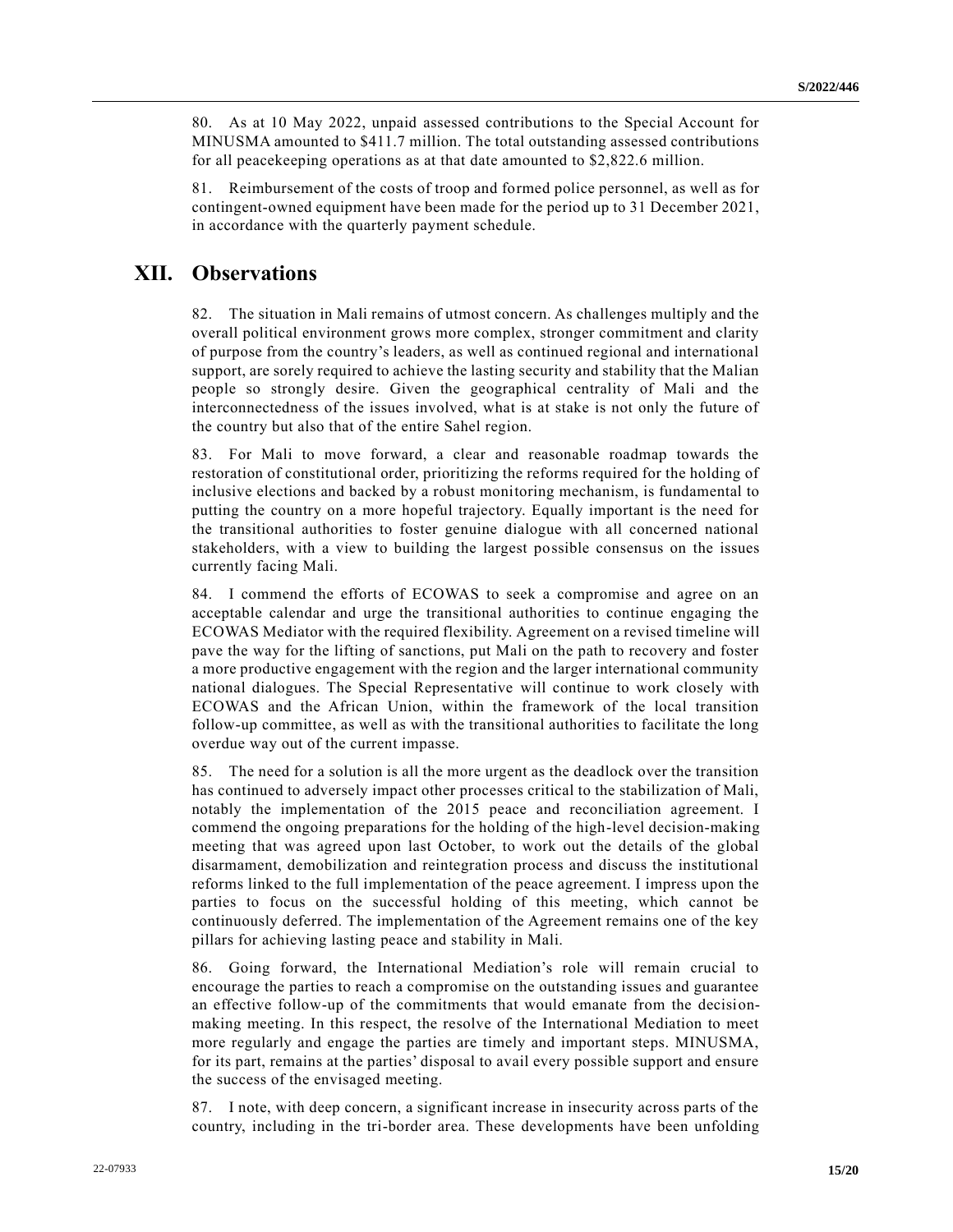against the backdrop of the end of Barkhane, Takuba and Group of Five for the Sahel joint force operations, which, alongside the Malian forces, are entrusted with counterterrorism mandates. Taking forward the defence and security arrangements of the peace agreement, notably the deployment of the reconstituted army, is key to address the resulting gap. It will indeed help in ensuring a greater Malian presence in areas where the populations are most at risk of attacks from terrorist groups, including in the far north of the country, where MINUSMA maintains a strong presence. It will also facilitate the return of civilian administration and delivery of basic services.

88. The withdrawal of the French and other international forces will have an impact on MINUSMA and its operations. I once more reiterate my appreciation to the French authorities for the in-extremis support and reassurance flights they continue to extend to MINUSMA in accordance with its mandate. This support will remain crucial in the period ahead. Equally important is the completion of the Mission adaptation plan, including the provision of the missing capabilities. I urge Member States to provide the identified capabilities, some of which have been outstanding since 2017.

89. The increase in severe human rights violations and abuses is one of the most disturbing trends during the reporting period. To address this trend, urgent and renewed multi-prong efforts by the Malian state are required. While military and security operations are necessary components of any state-led effort to combat terror, sustainable counterterrorism impact is only feasible with respect for human rights and international humanitarian law. Otherwise, these operations risk amplifying the very problem they were intended to resolve. I therefore urge the Malian authorities to ensure that human rights and international humanitarian law are fully adhered to in the conduct of military operations, to systematically carry out thorough investigations into any allegation of violations and abuses, and to hold all perpetrators account able in accordance with Mali's laws and international commitments. MINUSMA, on its side, will continue to implement its human rights mandate, focusing on investigations and reporting as well as on capacity-building and advocacy. Needless to say, access by MINUSMA to sites of alleged violations of human rights is of utmost importance, and I look forward to the full cooperation of the Malian authorities in this regard. In this regard, I express strong concern on the recent reported violations and allegations of human rights abuses which negatively impacts the already affected populations. I remind all parties of their obligations to respect the human rights and international human rights law.

90. Growing insecurity across parts of the country, compounded by the effects of climate change, endemic poverty and sanctions, has further worsened the humanitarian situation. Yet, humanitarian funding remains grossly inadequate. I appeal to donors to make urgent contributions to fill the critical \$651 million gap in the humanitarian response plan for Mali. The transitional authorities must also spare no efforts to ensure unhindered access of relief personnel, equipment and supplies to all those in need of urgent assistance.

91. In view of the challenges highlighted above, the continued presence of MINUSMA in Mali is as necessary as ever. I therefore recommend that the Mission be extended for another year. In the period ahead, MINUSMA will continue to assist in the creation of the necessary political and security environment for the peace process to unfold; facilitate, as appropriate, Malian led efforts for the stabilization of central Mali; while continuing to exercise good offices to help overcome the political impasse over the transition and supporting the holding of inclusive elections. Protection of civilians and promotion of and respect for human rights will remain paramount.

92. The increasingly complex and fluid security situation is such that it would be difficult for the Mission to cope with the related challenges in the northern part of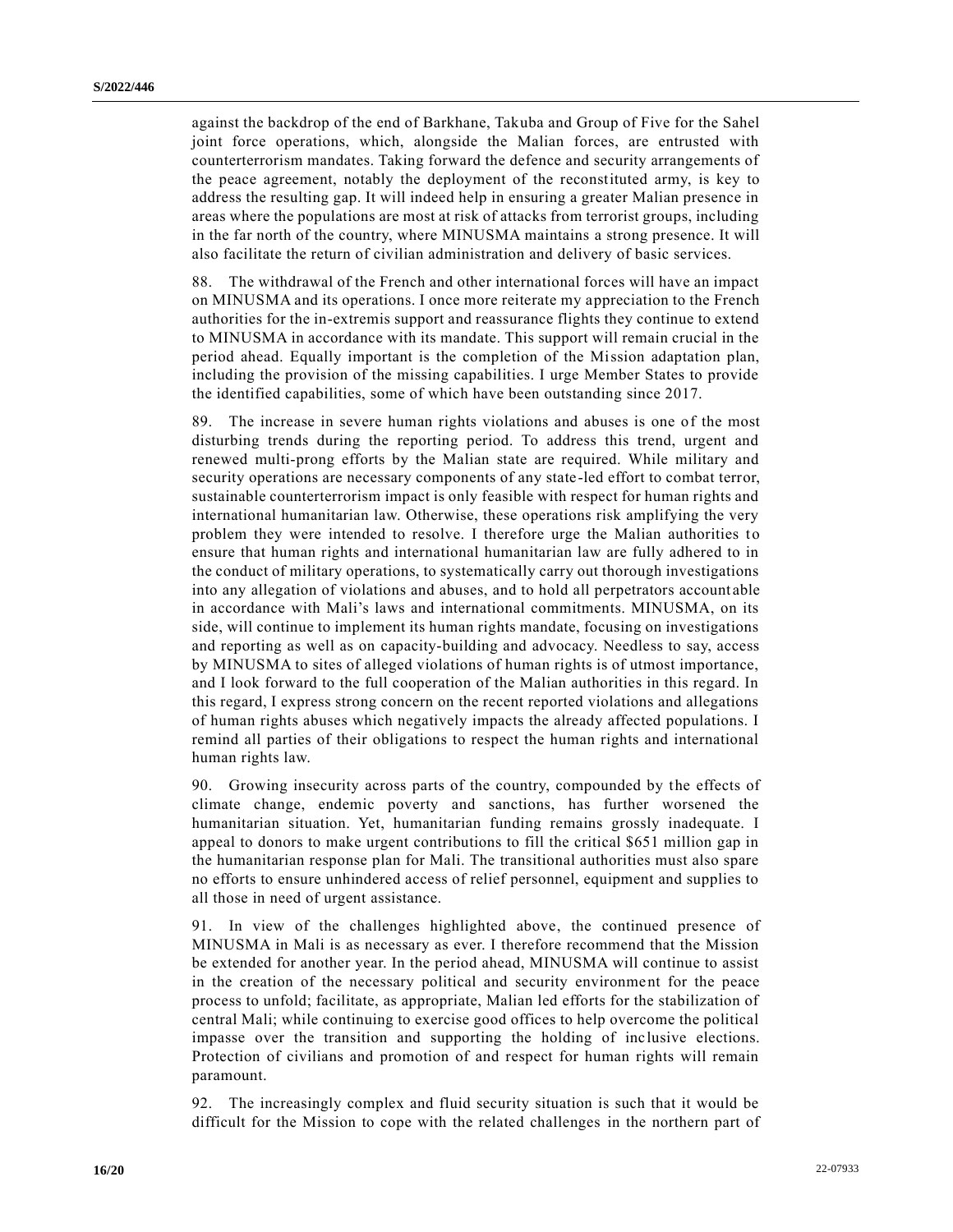Mali within the currently authorized strength. In this respect, it is important that appropriate measures be considered as early as possible, keeping in mind communications received from the Malian authorities and the concerned troopcontributing Member State, subsequent to the recommendations I made in July 2021 [\(S/2021/657\)](https://undocs.org/en/S/2021/657). It is my view that such immediate augmentation will enable the Mission to enhance its posture for the purpose of mandate implementation and the protection of its personnel and assets.

93. In the medium term, and given the fundamental shifts in the operating environment, including the fact that the Mission will no longer be able to rely on the presence, within Mali, of a parallel counter-terrorism force, I intend to conduct a thorough analysis of the situation, with a view to presenting recommendations to the Security Council, within six months, on how best MINUSMA can continue to deliver on its priorities in the furtherance of stability in Mali, which is also key to the future of the region more broadly. The review will include an assessment of cooperation with the host authorities, in particular the extent to which the Mission can effectively conduct its mandated tasks, given the recent increase in movement restrictions and other challenges experienced on the ground.

94. I am concerned by the continued threats to the safety and security of United Nations personnel and humanitarian workers. Their safety and security are essential to ensure the implementation of the MINUSMA mandate and to provide humanitarian assistance to those in need. In this regard, I recall that it is a host government's responsibility to ensure the safety and security of United Nations personn el in their territory.

95. I also call upon the Malian authorities to urgently allow the rotations of MINUSMA uniformed personnel from West Africa, some of whom have been deployed for up to an additional four months, with serious adverse effects on morale and welfare, in an already extremely challenging environment.

96. In conclusion, I wish to express my gratitude to the MINUSMA leadership, as well as to its civilian and uniformed personnel, for their steadfast dedication under extremely difficult circumstances. I also express my gratitude to the Economic Community of West African States, the African Union, the European Union and other international partners for their respective contributions to peace and stability in Mali. Continued cooperation and coordination between MINUSMA and these partners is paramount to ensure the achievement of the objectives set in the Mission's mandate.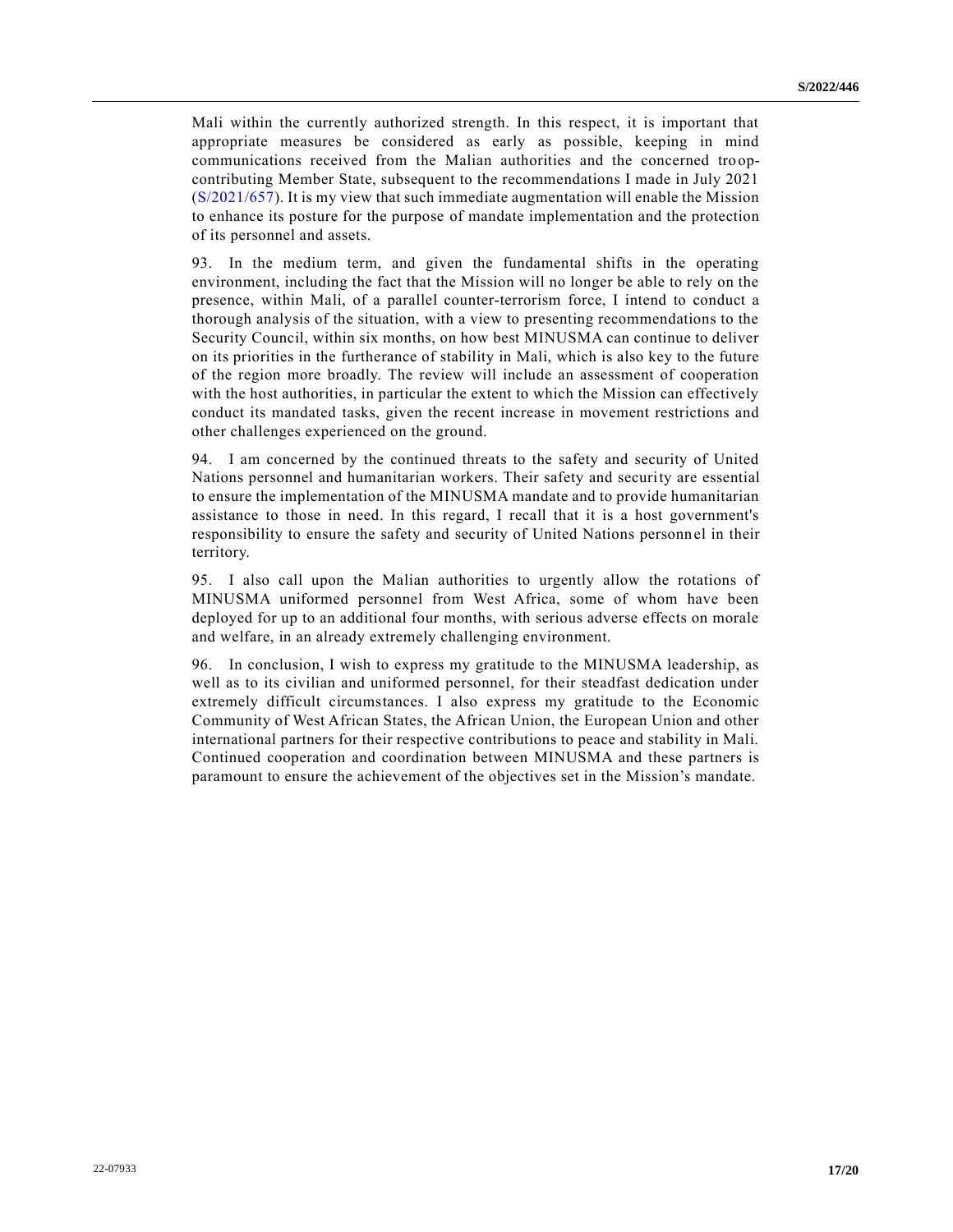# **Annex I**

# **United Nations Multidimensional Integrated Stabilization Mission in Mali: military and police strength as at 17 May 2022**

| Country                       | Military<br>Experts on mission, staff officers<br>and units |                          |                          | Police                     |                                                                           |                                                                           |                                   |                          |                          |                                   |                          |                          |  |
|-------------------------------|-------------------------------------------------------------|--------------------------|--------------------------|----------------------------|---------------------------------------------------------------------------|---------------------------------------------------------------------------|-----------------------------------|--------------------------|--------------------------|-----------------------------------|--------------------------|--------------------------|--|
|                               |                                                             |                          |                          | Individual police officers |                                                                           |                                                                           | Formed police units               |                          |                          | Total police                      |                          |                          |  |
|                               | Male                                                        | Female                   | Total                    | Male                       | Female                                                                    | Total                                                                     | Male                              | Female                   | Total                    | Male                              | Female                   | Total                    |  |
| Armenia                       |                                                             |                          |                          |                            |                                                                           |                                                                           |                                   |                          |                          |                                   |                          |                          |  |
| Australia                     | 1                                                           | $\overline{\phantom{0}}$ | 1                        |                            |                                                                           |                                                                           |                                   |                          |                          |                                   |                          |                          |  |
| Austria                       | $\overline{c}$                                              | $\overline{\phantom{0}}$ | $\mathfrak{2}$           |                            |                                                                           | -                                                                         |                                   | -                        |                          | -                                 | -                        |                          |  |
| Bangladesh                    | 1 0 7 8                                                     | 46                       | 1 1 2 4                  | $\mathbf{1}$               | $\mathbf{1}$                                                              | 2                                                                         | 221                               | 59                       | 280                      | 222                               | 60                       | 282                      |  |
| Belgium                       | 9                                                           | $\qquad \qquad -$        | 9                        | ÷                          | -                                                                         | $\hspace{1.0cm} \rule{1.5cm}{0.15cm} \hspace{1.0cm} \rule{1.5cm}{0.15cm}$ | $\hspace{1.0cm} - \hspace{1.0cm}$ | $\qquad \qquad -$        | $\overline{\phantom{a}}$ | $\hspace{1.0cm} - \hspace{1.0cm}$ | $\overline{\phantom{0}}$ |                          |  |
| Benin                         | 231                                                         | 28                       | 259                      | 24                         | $\overline{\phantom{0}}$                                                  | 24                                                                        | 125                               | 8                        | 133                      | 149                               | 8                        | 157                      |  |
| Bhutan                        | 5                                                           | $\qquad \qquad -$        | 5                        |                            |                                                                           | L.                                                                        |                                   |                          |                          |                                   |                          | $\overline{\phantom{a}}$ |  |
| Bosnia and<br>Herzegovina     |                                                             |                          |                          |                            |                                                                           |                                                                           |                                   |                          |                          |                                   |                          |                          |  |
| Burkina Faso                  | 637                                                         | 18                       | 655                      | 12                         | 18                                                                        | 30                                                                        | 131                               | 9                        | 140                      | 143                               | 27                       | 170                      |  |
| Burundi                       | $\mathbf{1}$                                                | $\qquad \qquad -$        | 1                        | $\overline{\phantom{0}}$   | $\hspace{1.0cm} \rule{1.5cm}{0.15cm} \hspace{1.0cm} \rule{1.5cm}{0.15cm}$ | $\overline{\phantom{0}}$                                                  | -                                 |                          | -                        | ÷                                 | $\qquad \qquad -$        | $\qquad \qquad -$        |  |
| Cambodia                      | 264                                                         | 26                       | 290                      | $\qquad \qquad -$          | $\overline{\phantom{m}}$                                                  |                                                                           | -                                 | -                        | -                        | -                                 | -                        |                          |  |
| Cameroon                      | $\overline{c}$                                              | $\mathbf{1}$             | 3                        | 7                          | $\mathbf{1}$                                                              | $\,$ 8 $\,$                                                               | -                                 | -                        | $\overline{\phantom{0}}$ | 7                                 | $\mathbf{1}$             | 8                        |  |
| Canada                        | 3                                                           | 2                        | 5                        | 7                          | 7                                                                         | 14                                                                        |                                   |                          | $\overline{\phantom{0}}$ | $\tau$                            | 7                        | 14                       |  |
| Chad                          | 1 4 0 6                                                     | 51                       | 1 457                    | 11                         | $\mathbf{2}$                                                              | 13                                                                        |                                   |                          | $\overline{\phantom{0}}$ | 11                                | 2                        | 13                       |  |
| China                         | 398                                                         | 24                       | 422                      | $\overline{\phantom{a}}$   | $\overline{\phantom{0}}$                                                  | $\hspace{1.0cm} \rule{1.5cm}{0.15cm} \hspace{1.0cm} \rule{1.5cm}{0.15cm}$ |                                   |                          |                          | $\qquad \qquad -$                 | $\qquad \qquad -$        |                          |  |
| Côte d'Ivoire                 | 827                                                         | 29                       | 856                      | 20                         | 3                                                                         | 23                                                                        |                                   |                          | $\overline{\phantom{0}}$ | 20                                | 3                        | 23                       |  |
| Czechia                       | 3                                                           | $\mathbf{1}$             | 4                        | $\overline{\phantom{0}}$   | $\overline{\phantom{a}}$                                                  | $\overline{\phantom{0}}$                                                  |                                   | $\overline{\phantom{0}}$ |                          | $\overline{\phantom{a}}$          | $\overline{\phantom{0}}$ |                          |  |
| Denmark                       | $\overline{c}$                                              | $\overline{\phantom{0}}$ | $\mathbf{2}$             | $\overline{\phantom{0}}$   | -                                                                         | -                                                                         |                                   | -                        |                          | -                                 | -                        |                          |  |
| Egypt                         | 1 0 7 4                                                     | 3                        | 1 0 7 7                  | 6                          | -                                                                         | 6                                                                         | 145                               | 14                       | 159                      | 151                               | 14                       | 165                      |  |
| El Salvador                   | 156                                                         | 20                       | 176                      | $\overline{\phantom{a}}$   | $\overline{\phantom{a}}$                                                  | L.                                                                        | $\overline{\phantom{a}}$          | $\overline{\phantom{a}}$ |                          | ÷                                 | $\overline{\phantom{0}}$ |                          |  |
| Estonia                       | $\overline{c}$                                              | $\overline{\phantom{0}}$ | 2                        | -                          | -                                                                         | $\overline{\phantom{0}}$                                                  | -                                 | -                        |                          | -                                 | $\overline{\phantom{0}}$ | -                        |  |
| Ethiopia                      | -                                                           | $\overline{\phantom{0}}$ | $\overline{\phantom{0}}$ | -                          |                                                                           | $\overline{\phantom{0}}$                                                  |                                   |                          |                          | -                                 |                          |                          |  |
| Finland                       | 4                                                           | $\overline{\phantom{0}}$ | 4                        | $\mathbf{2}$               | $\overline{\phantom{m}}$                                                  | $\mathfrak{2}$                                                            |                                   | -                        | $\overline{\phantom{0}}$ | $\mathbf{2}$                      | $\overline{\phantom{0}}$ | $\overline{c}$           |  |
| France                        | 26                                                          | 2                        | 28                       | 12                         | $\mathbf{1}$                                                              | 13                                                                        |                                   |                          | $\overline{\phantom{0}}$ | 12                                | $\mathbf{1}$             | 13                       |  |
| Gambia                        | 5                                                           | 1                        | 6                        | 6                          | $\overline{c}$                                                            | 8                                                                         |                                   |                          |                          | 6                                 | 2                        | 8                        |  |
| Germany                       | 548                                                         | 34                       | 582                      | 3                          | $\mathbf{1}$                                                              | 4                                                                         |                                   |                          |                          | 3                                 | $\mathbf{1}$             | 4                        |  |
| Ghana                         | 126                                                         | 19                       | 145                      | $\mathfrak{2}$             |                                                                           | $\sqrt{2}$                                                                |                                   |                          |                          | $\mathbf{2}$                      |                          | 2                        |  |
| Guatemala                     | $\sqrt{2}$                                                  | $\overline{\phantom{0}}$ | $\sqrt{2}$               | $\overline{\phantom{0}}$   | $\qquad \qquad -$                                                         | $\qquad \qquad -$                                                         |                                   |                          |                          | $\overline{\phantom{0}}$          | $\overline{\phantom{0}}$ |                          |  |
| Guinea                        | 616                                                         | $50\,$                   | 666                      | 6                          | $\overline{4}$                                                            | $10\,$                                                                    | $\overline{\phantom{a}}$          |                          |                          | 6                                 | $\overline{\mathcal{A}}$ | $10\,$                   |  |
| Indonesia                     | 9                                                           | $\overline{\phantom{0}}$ | 9                        |                            |                                                                           |                                                                           |                                   | -                        |                          | -                                 |                          | $\qquad \qquad -$        |  |
| Iran (Islamic<br>Republic of) | $\overline{c}$                                              | $\overline{\phantom{0}}$ | $\overline{c}$           |                            |                                                                           | $\overline{\phantom{0}}$                                                  | -                                 |                          |                          | $\overline{\phantom{0}}$          |                          |                          |  |
| Ireland                       | $10\,$                                                      | $\overline{\phantom{0}}$ | $10\,$                   |                            |                                                                           |                                                                           |                                   |                          |                          |                                   |                          |                          |  |
| Italy                         | $\overline{c}$                                              |                          | $\boldsymbol{2}$         | 3                          |                                                                           | 3                                                                         |                                   |                          |                          | 3                                 |                          | 3                        |  |
| Jordan                        | 329                                                         |                          | 329                      | 11                         |                                                                           | 11                                                                        |                                   |                          |                          | 11                                |                          | 11                       |  |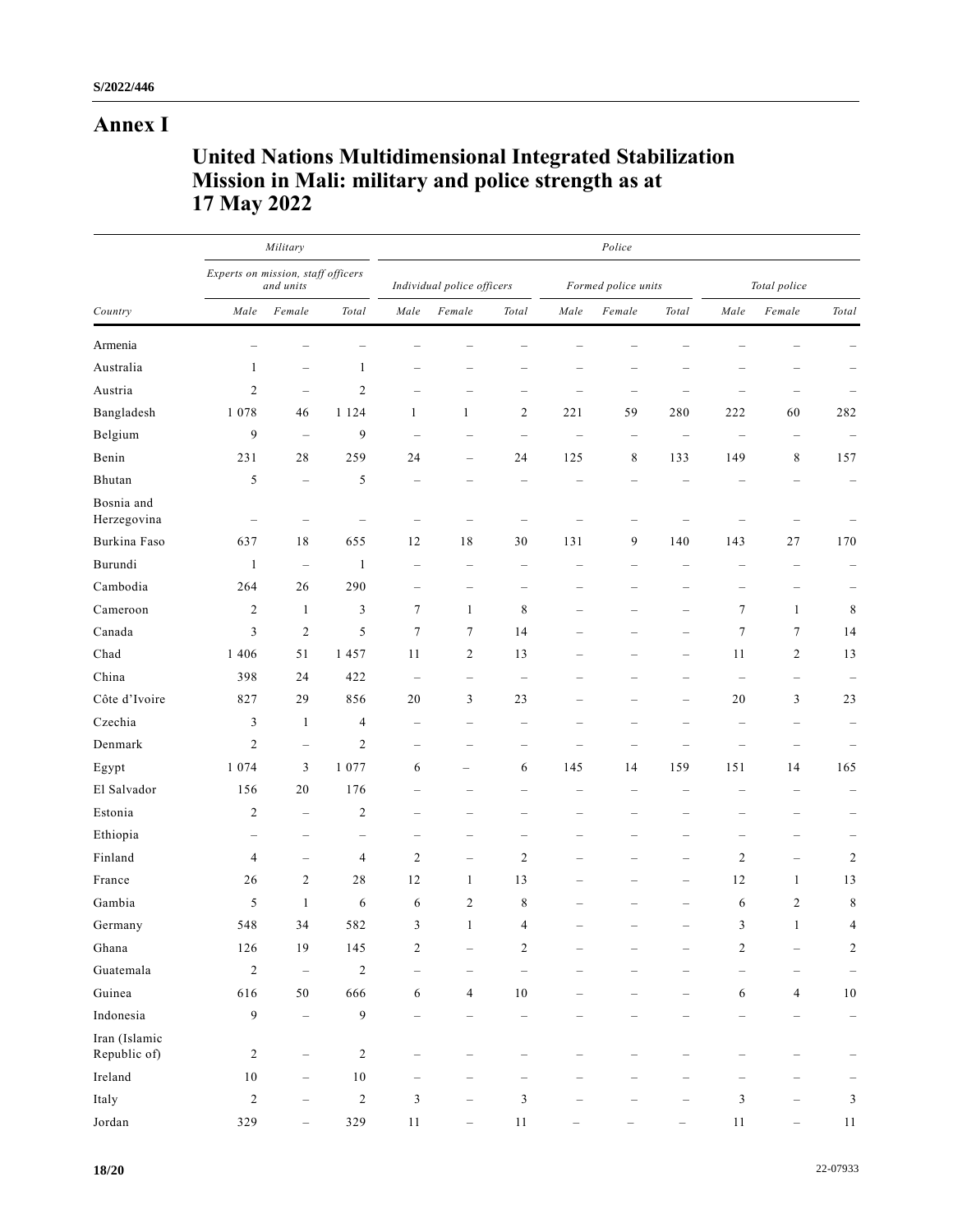|                                                            |                                                 | Military                 |                          | Police                     |                          |                          |                                                                           |                          |                          |                          |                          |                          |
|------------------------------------------------------------|-------------------------------------------------|--------------------------|--------------------------|----------------------------|--------------------------|--------------------------|---------------------------------------------------------------------------|--------------------------|--------------------------|--------------------------|--------------------------|--------------------------|
|                                                            | Experts on mission, staff officers<br>and units |                          |                          | Individual police officers |                          |                          | Formed police units                                                       |                          |                          | Total police             |                          |                          |
| Country                                                    | Male                                            | Female                   | Total                    | Male                       | Female                   | Total                    | Male                                                                      | Female                   | Total                    | Male                     | Female                   | Total                    |
| Kenya                                                      | 9                                               | $\overline{\phantom{0}}$ | 9                        |                            |                          |                          |                                                                           |                          |                          |                          |                          |                          |
| Latvia                                                     | $\mathbf{1}$                                    | $\qquad \qquad -$        | $\mathbf{1}$             |                            |                          |                          |                                                                           |                          |                          |                          |                          |                          |
| Liberia                                                    | 144                                             | 16                       | 160                      |                            |                          | -                        |                                                                           |                          |                          |                          |                          |                          |
| Lithuania                                                  | 42                                              | 3                        | 45                       |                            | -                        | -                        |                                                                           | -                        |                          |                          |                          |                          |
| Luxembourg                                                 | $\overline{c}$                                  | $\overline{\phantom{0}}$ | $\overline{c}$           |                            |                          |                          |                                                                           |                          |                          |                          |                          |                          |
| Mauritania                                                 | 6                                               | $\mathbf{1}$             | 7                        |                            |                          |                          |                                                                           |                          |                          |                          |                          |                          |
| Mexico                                                     | 4                                               | $\overline{\phantom{0}}$ | $\overline{\mathcal{A}}$ | $\overline{\phantom{a}}$   | -                        | -                        |                                                                           |                          |                          |                          |                          |                          |
| Nepal                                                      | 167                                             | 8                        | 175                      |                            |                          |                          |                                                                           |                          |                          |                          |                          |                          |
| Netherlands                                                | 75                                              | 5                        | 80                       | 5                          | $\mathbf{1}$             | 6                        | $\overline{\phantom{0}}$                                                  | $\overline{\phantom{0}}$ | -                        | 5                        | $\mathbf{1}$             | 6                        |
| Niger                                                      | 869                                             | 6                        | 875                      | 22                         | 6                        | 28                       | $\overline{\phantom{a}}$                                                  |                          | $\overline{\phantom{a}}$ | 22                       | 6                        | $2\sqrt{8}$              |
| Nigeria                                                    | 61                                              | 17                       | 78                       | $\mathbf{1}$               | 3                        | 4                        | 103                                                                       | 36                       | 139                      | 104                      | 39                       | 143                      |
| Norway                                                     | 12                                              | $\mathbf{1}$             | 13                       | $\boldsymbol{0}$           | $\overline{\phantom{0}}$ | $\boldsymbol{0}$         | $\overline{\phantom{0}}$                                                  | $\overline{\phantom{a}}$ | $\overline{\phantom{a}}$ | $\boldsymbol{0}$         | $\overline{\phantom{a}}$ | $\boldsymbol{0}$         |
| Pakistan                                                   | 202                                             | 16                       | 218                      |                            | $\overline{\phantom{0}}$ | -                        |                                                                           |                          |                          |                          | $\overline{\phantom{0}}$ |                          |
| Portugal                                                   | $\overline{c}$                                  | $\overline{\phantom{0}}$ | $\overline{c}$           | 1                          | $\overline{\phantom{0}}$ | $\mathbf{1}$             |                                                                           |                          |                          | $\mathbf{1}$             | $\overline{\phantom{0}}$ | $\mathbf{1}$             |
| Romania                                                    | $\mathfrak{2}$                                  | 3                        | 5                        | $\overline{\phantom{a}}$   | $\overline{\phantom{0}}$ | $\overline{\phantom{0}}$ | $\overline{\phantom{0}}$                                                  | $\overline{\phantom{a}}$ |                          | $\overline{\phantom{a}}$ | $\overline{\phantom{a}}$ |                          |
| Senegal                                                    | 933                                             | 37                       | 970                      | 14                         | 4                        | $18\,$                   | 275                                                                       | 32                       | 307                      | 289                      | 36                       | 325                      |
| Sierra Leone                                               | 14                                              | 2                        | 16                       | $\overline{\phantom{a}}$   | $\overline{\phantom{0}}$ | $\overline{\phantom{0}}$ | ÷                                                                         |                          |                          | $\overline{\phantom{a}}$ | $\overline{\phantom{0}}$ |                          |
| Spain                                                      | $\mathbf{1}$                                    | $\qquad \qquad -$        | $\mathbf{1}$             | $\mathbf{1}$               | $\mathbf{1}$             | $\mathfrak{2}$           | -                                                                         | $\overline{\phantom{a}}$ | $\overline{\phantom{0}}$ | $\mathbf{1}$             | $\mathbf{1}$             | $\sqrt{2}$               |
| Sri Lanka                                                  | 243                                             | $\qquad \qquad -$        | 243                      |                            | -                        | -                        |                                                                           |                          |                          |                          |                          |                          |
| Sweden                                                     | 176                                             | 8                        | 184                      |                            | $\overline{\phantom{0}}$ | -                        |                                                                           |                          |                          |                          |                          |                          |
| Switzerland                                                | $\tau$                                          | $\overline{\phantom{0}}$ | $\tau$                   | 5                          | $\mathbf{1}$             | 6                        | $\overline{\phantom{0}}$                                                  |                          |                          | $\sqrt{5}$               | $\mathbf{1}$             | 6                        |
| Togo                                                       | 684                                             | 50                       | 734                      | 9                          | 3                        | 12                       | 243                                                                       | 34                       | 277                      | 252                      | 37                       | 289                      |
| Tunisia                                                    | 78                                              | 9                        | 87                       | 23                         | 3                        | 26                       |                                                                           |                          | -                        | 23                       | 3                        | 26                       |
| Türkiye                                                    | $\overline{\phantom{a}}$                        | $\overline{\phantom{0}}$ | $\overline{\phantom{0}}$ | 6                          | 1                        | $\tau$                   | $\overline{\phantom{0}}$                                                  | $\sim$                   | $\overline{\phantom{0}}$ | 6                        | $\mathbf{1}$             | $\tau$                   |
| Ukraine                                                    |                                                 |                          |                          |                            |                          |                          |                                                                           |                          |                          |                          |                          |                          |
| United Kingdom of<br>Great Britain and<br>Northern Ireland | 183                                             | $17$                     | 200                      |                            |                          |                          |                                                                           |                          |                          |                          |                          |                          |
| United States of<br>America                                | 10                                              | $\overline{\phantom{a}}$ | $10\,$                   |                            |                          |                          | ÷                                                                         |                          |                          | $\overline{\phantom{a}}$ |                          |                          |
| Zambia                                                     | $\qquad \qquad -$                               | $\qquad \qquad -$        | $\qquad \qquad -$        | $\qquad \qquad -$          | $\qquad \qquad -$        | $\qquad \qquad -$        | $\hspace{1.0cm} \rule{1.5cm}{0.15cm} \hspace{1.0cm} \rule{1.5cm}{0.15cm}$ | $\overline{\phantom{0}}$ | $\overline{\phantom{0}}$ | $\overline{\phantom{a}}$ | $\qquad \qquad -$        | $\overline{\phantom{a}}$ |
| <b>Total</b>                                               | 11 707                                          | 554                      | 12 261                   | 220                        | 63                       | 283                      | 1 2 4 3                                                                   | 192                      | 1435                     | 1 4 6 3                  | 255                      | 1718                     |